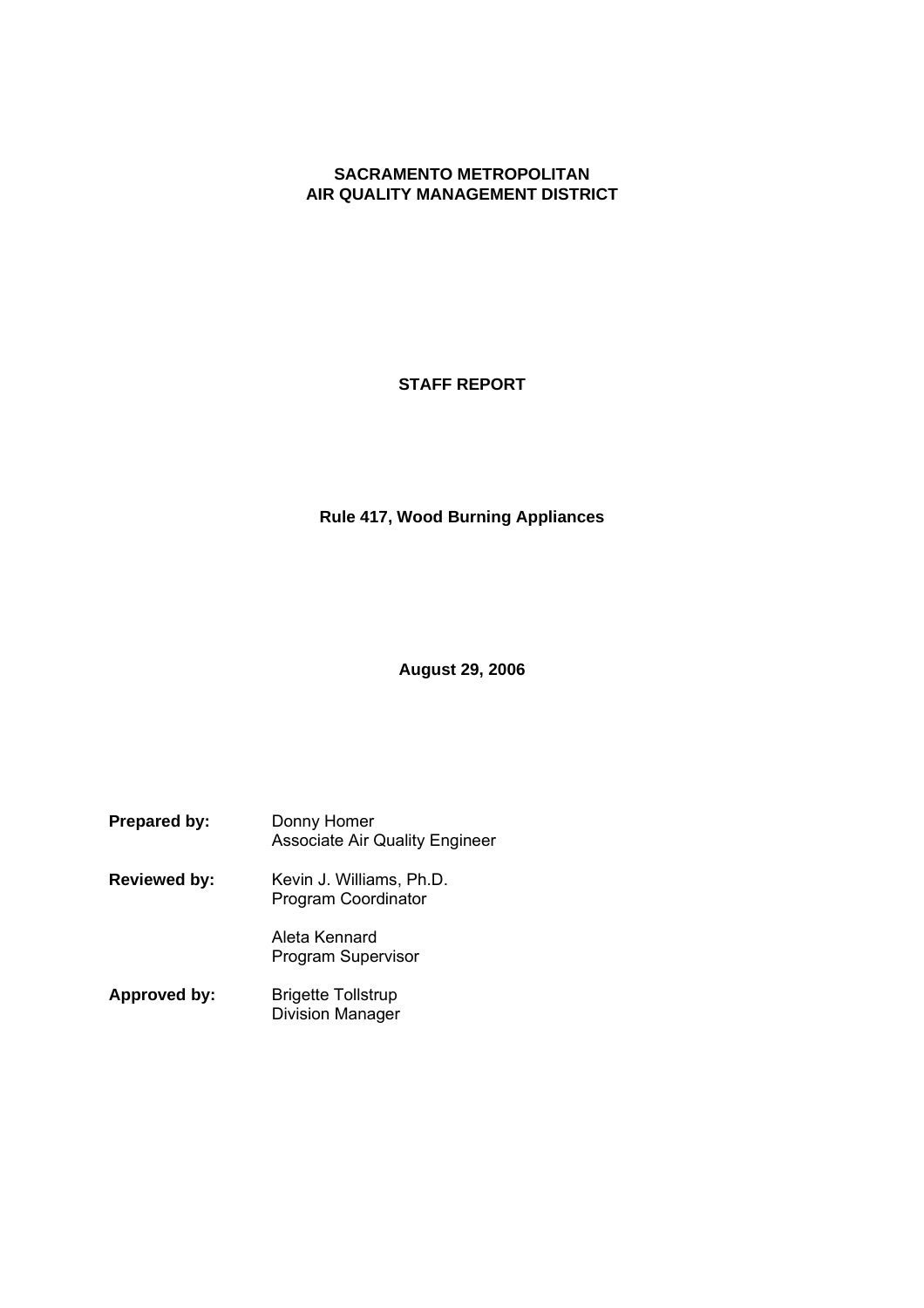# **BACKGROUND**

Particulate matter (PM) is a mixture of very small liquid droplets and solid particles that are suspended in the air. Adverse health effects are linked to particles that are less than 10 microns in diameter (PM10), and the subset of fine particles that are less than 2.5 microns in diameter (PM2.5). According to the U.S. Environmental Protection Agency (EPA), health studies have linked exposure to PM, especially fine particles, to several significant health problems, including:

- increased respiratory symptoms, such as irritation of the airways, coughing, or  $\bullet$ difficulty breathing;
- decreased lung function;  $\bullet$
- aggravated asthma;  $\bullet$
- development of chronic bronchitis;  $\bullet$
- irregular heartbeat;  $\bullet$
- $\bullet$ nonfatal heart attacks; and
- premature death in people with heart or lung disease.

Exposure to PM pollution can cause coughing, wheezing, and decreased lung function even in otherwise healthy children and adults. EPA estimates that thousands of elderly people die prematurely each year from exposure to fine particles. In addition, a recent study (Dominici et. al, 2006) of the correlation between PM2.5 concentrations and hospital admission rates concluded that short-term exposure to PM2.5 increases the risk of hospitalization for cardiovascular and respiratory diseases.

The District is currently designated as a nonattainment area for the state and federal<sup>1</sup> PM10 standards and for the state PM2.5 standard. The 2004 emission inventory for Sacramento County shows that wood smoke accounts for 20% of wintertime PM10 emissions and 44% of wintertime PM2.5 emissions. Senate Bill 656 (SB 656, Sher, Health and Safety Code Section 39614) required the California Air Resources Board (CARB) to develop a list of the most readily available, feasible, and cost-effective control measures that could be employed to reduce PM emissions, and each air district to adopt an implementation schedule for the most cost-effective measures.

In November of 2004, CARB adopted a list of PM control measures to be considered by districts, and on July 28, 2005, the District adopted an implementation schedule for SB656. The following measures for wood burning were contained in the SB656 implementation schedule:

- Require use of USEPA-Certified Phase II or equivalent devices
- Public Awareness Program with either a voluntary curtailment or mandatory curtailment
- Require replacement of non-certified units upon sale of property

<sup>1</sup> Based on 1998-2000 monitoring data, EPA made a finding (February 15, 2002 Federal Register, Volume 67, Number 32 Page 7082 et.seq) that Sacramento County attained the federal ambient PM10 standard by the applicable December 31, 2000 attainment deadline. Note that this EPA finding did not redesignate the Sacramento district to attainment.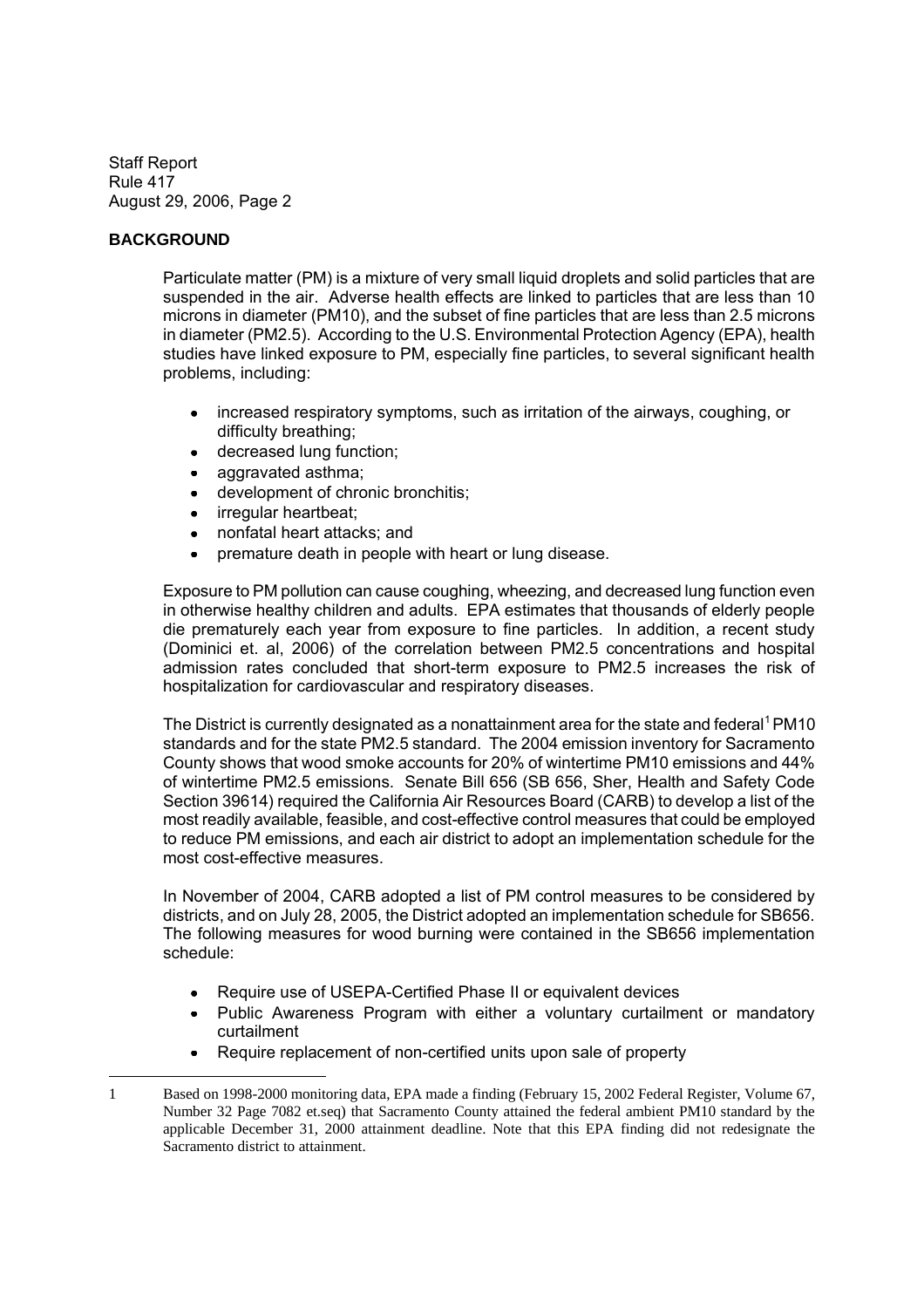- Restrict number of wood burning fireplaces allowed in new residential developments
- Control of wood moisture content. Prohibit burning materials that are not intended for use in fireplace/heater

The District committed to complete further study of each of these measures in 2006, and if found to be feasible, adopt the measures by the end of 2007. Rule 417 is being proposed to implement several of these wood burning measures, while the remainder will be studied further for possible adoption in 2007. Specifically, Rule 417 will implement the following control measure elements:

- 1. Prohibit the installation of any new, permanently installed, indoor or outdoor, uncontrolled fireplaces in new or existing developments,
- 2. Prohibit the sale, installation, or transfer of any wood burning appliance that is not U.S. EPA Phase II certified, or equivalent,
- 3. Require proper operation of U.S. EPA Phase II certified wood burning appliances,
- 4. Require distribution of educational information about wood burning at point of sale of new wood burning appliances,
- 5. Require wood advertised as "seasoned" or "dry" to contain 20% moisture or less, and
- 6. Prohibit burning of garbage and other items not intended for use as a fuel.

Restrictions on wood burning appliances have been adopted by several California air districts and other local jurisdictions, including:

- San Joaquin Valley Unified APCD;  $\bullet$
- Yolo-Solano AQMD;
- Great Basin Unified APCD;
- Placer County APCD;  $\bullet$
- Shasta County AQMD;  $\bullet$
- Feather River AQMD;  $\bullet$
- San Luis Obispo County APCD;  $\bullet$
- Glenn County APCD;  $\bullet$
- $\bullet$ Butte County AQMD;
- Kern County APCD; and  $\bullet$
- City of Sebastopol.  $\bullet$

Appendix C contains a detailed list of the specific measures adopted by these districts and local governments.

Traditional uncontrolled fireplaces are usually one of two types: site installed masonry fireplaces and factory built fireplaces. These units are used primarily for aesthetic purposes or to provide space heating. The main source of emissions from these units is from incomplete combustion.

For this rule, control measures for wood burning fall into two categories: improving combustion efficiency and replacing fuels. Improved combustion controls include EPA certified wood stoves and proper burning techniques. Replacement fuels include natural gas and electricity.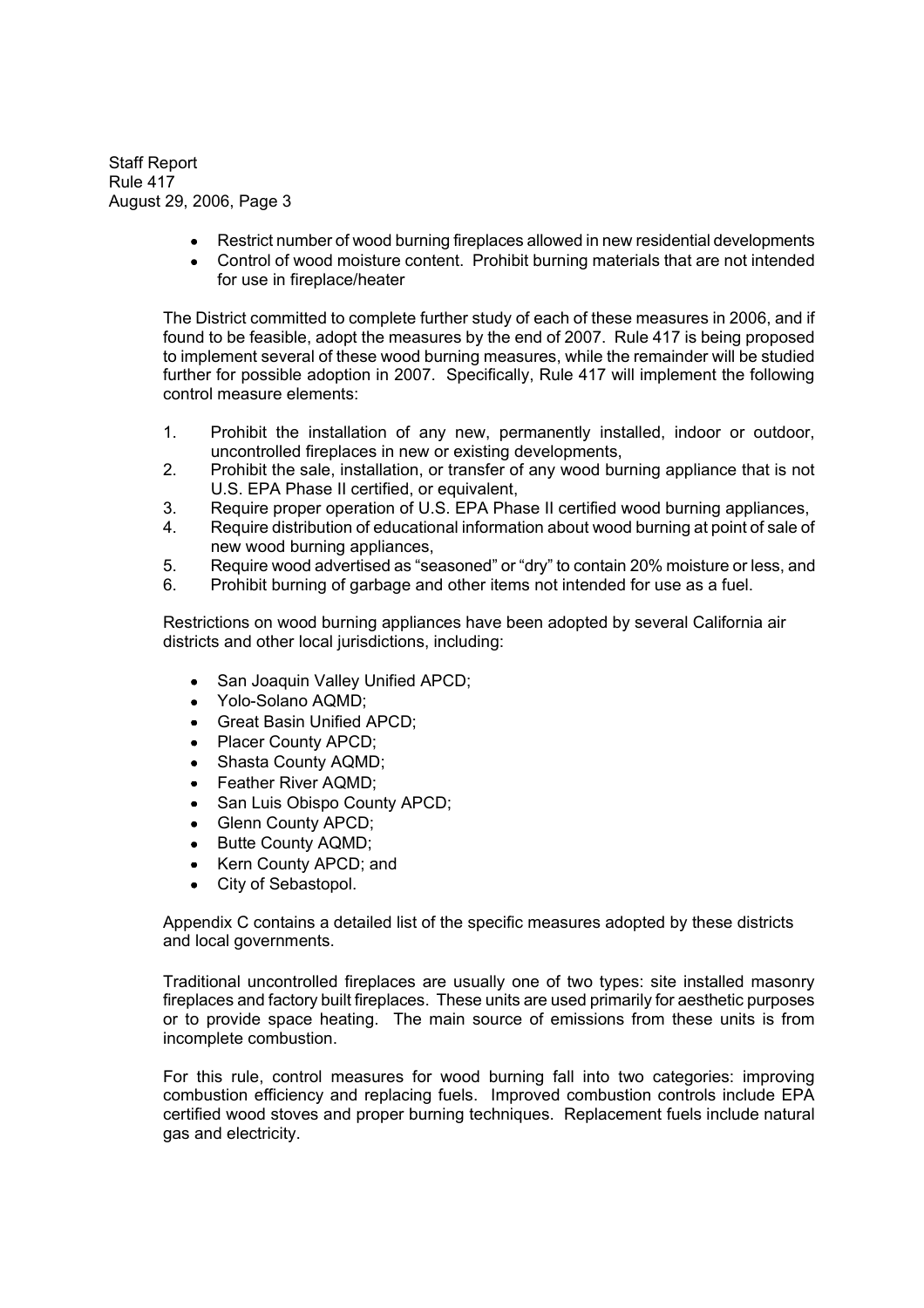> Proper burning techniques focus on proper fuel selection and fire building. Wood with moisture content of 20 percent or less, known as "dry" or "seasoned", burn hotter and faster, since less heat is required to remove the water from the wood. This leads to more complete combustion. Properly shaping the fire also improves the combustion efficiency. Providing information on proper burning to the public will lead to improved adoption rate of proper burning technique. Additionally, setting a moisture standard for wood advertised as "dry" or "seasoned" will ensure that consumers seeking to reduce their impact on emissions of wood smoke will not be thwarted in their efforts.

> Wood stoves are wood burning appliances that are enclosed to control combustion air. EPA certified stoves employ either non-catalytic or catalytic systems, to provide for more complete combustion of the exhaust stream. These units are either stand alone or installed into walls, either as a new unit or into existing fireplaces. Pellet stoves burn pellets made from wood products, and utilize fuel and active air management systems to control the combustion efficiency. Masonry heaters are large units designed to burn a fire quickly, absorb the heat within the structure, and release the heat slowly. In addition to increasing combustion efficiency, many stoves have fan systems to circulate heated air into the home, increasing the thermal efficiency.

> The most widely used alternate fuel is natural gas. Simple systems employ natural gas piped into a hearth with gas logs to produce the look of a wood burning fire. Natural gas inserts are installed into walls or existing fireplaces and can be equipped with fan systems to circulate heated air into the home.

> Another alternative to wood burning is an electric fireplace. Electric fireplaces use lights or other means to simulate fire, and can include electric space heating elements, fan systems to circulate heated air into the home, and air filtration.

### **LEGAL MANDATES**

**Federal Mandate:** The District has attained the current federal PM2.5 standard, and has attained the federal ambient PM10 standard (though the EPA has not yet redesignated it). The District is expected to be designated nonattainment for the new federal PM2.5 standard. The new federal PM2.5 standards are due in September 2006, with nonattainment designation expected in November 2009 and attainment plans due by 2013. Emission reductions from residential wood combustion are expected to be necessary to attain the federal PM2.5 standard.

#### **State Mandates:**

The District is currently designated as a nonattainment area for the state PM10 and PM2.5 standards. SB656 required ARB to adopt a list of the most feasible and cost effective control measures to make progress towards state and federal PM10 and PM2.5 standards. Districts were then required to adopt an implementation schedule for measures by July 31, 2005. On July 28, 2005, the District adopted the following schedule for control measures for wood burning fireplaces and wood burning heaters.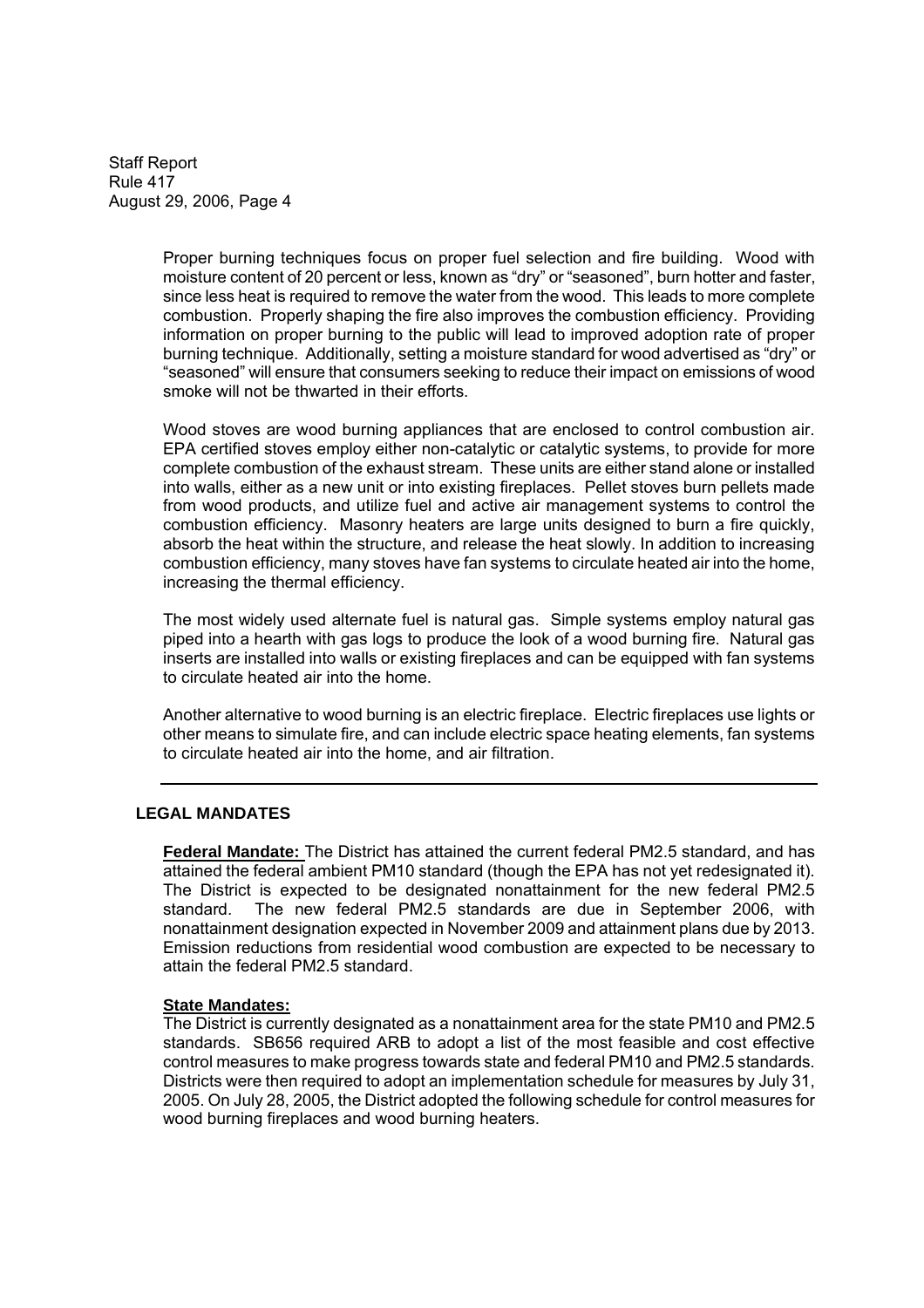| <b>Control Measure</b>                                                                                                   | <b>Further</b>                   | <b>If Cost-effective Emission Benefit</b><br><b>Determined</b> |                                                |  |
|--------------------------------------------------------------------------------------------------------------------------|----------------------------------|----------------------------------------------------------------|------------------------------------------------|--|
|                                                                                                                          | <b>Study</b><br><b>Completed</b> | <b>Consideration</b><br>by the Board                           | If adopted, Full<br><b>Implementation Date</b> |  |
| Require use of USEPA-Certified<br>Phase II or equivalent devices                                                         | 2006                             | 2007                                                           | 2008                                           |  |
| Public Awareness Program with<br>either a voluntary curtailment or<br>mandatory curtailment                              | 2006                             | 2007, if<br>mandatory<br>curtailment<br>needed                 | 2007                                           |  |
| Require replacement of non-<br>certified units upon sale of<br>property                                                  | 2006                             | 2007                                                           | 2008                                           |  |
| Restrict number of wood burning<br>fireplaces allowed in new<br>residential developments                                 | 2006                             | 2007                                                           | 2008                                           |  |
| Control of wood moisture<br>content. Prohibit burning<br>materials that are not intended<br>for use in fireplace/heater. | 2006                             | 2007                                                           | 2008                                           |  |

### PM Control Measures and Schedule

Proposed Rule 417 implements several of these control measures in advance of the SB656 schedule. Other control measures to be studied further include mandatory curtailment, replacement of noncertified units upon sale of property, and density restrictions for new wood burning appliances.

### **SUMMARY OF REQUIREMENTS**

Rule 417 applies to any person who manufactures, sells, offers for sale, installs, or operates a wood burning appliance, and to any person who sells, offers for sale, or supplies wood intended for burning in a wood burning appliance. Rule 417 will:

- 1. Prohibit the installation of any new, permanently installed, indoor or outdoor, uncontrolled fireplaces in new or existing developments,
- 2. Prohibit the sale, installation, or transfer of any wood burning appliance that is not U.S. EPA Phase II certified, or equivalent,
- 3. Require proper operation of U.S. EPA Phase II certified wood burning appliances,
- 4. Require distribution of educational information about wood burning at point of sale of new wood burning appliances,
- 5. Require wood advertised as "seasoned" or "dry" to contain 20% moisture or less, and
- 6. Prohibit burning of garbage and other items not intended for use as a fuel.

The rule allows for the installation of pellet stoves and masonry heaters as an alternative to traditional fireplaces. Due to the requirements set forth in Title 40 Code of Federal Regulations, Part 60, Subpart AAA, most appliances in these classes are unable to receive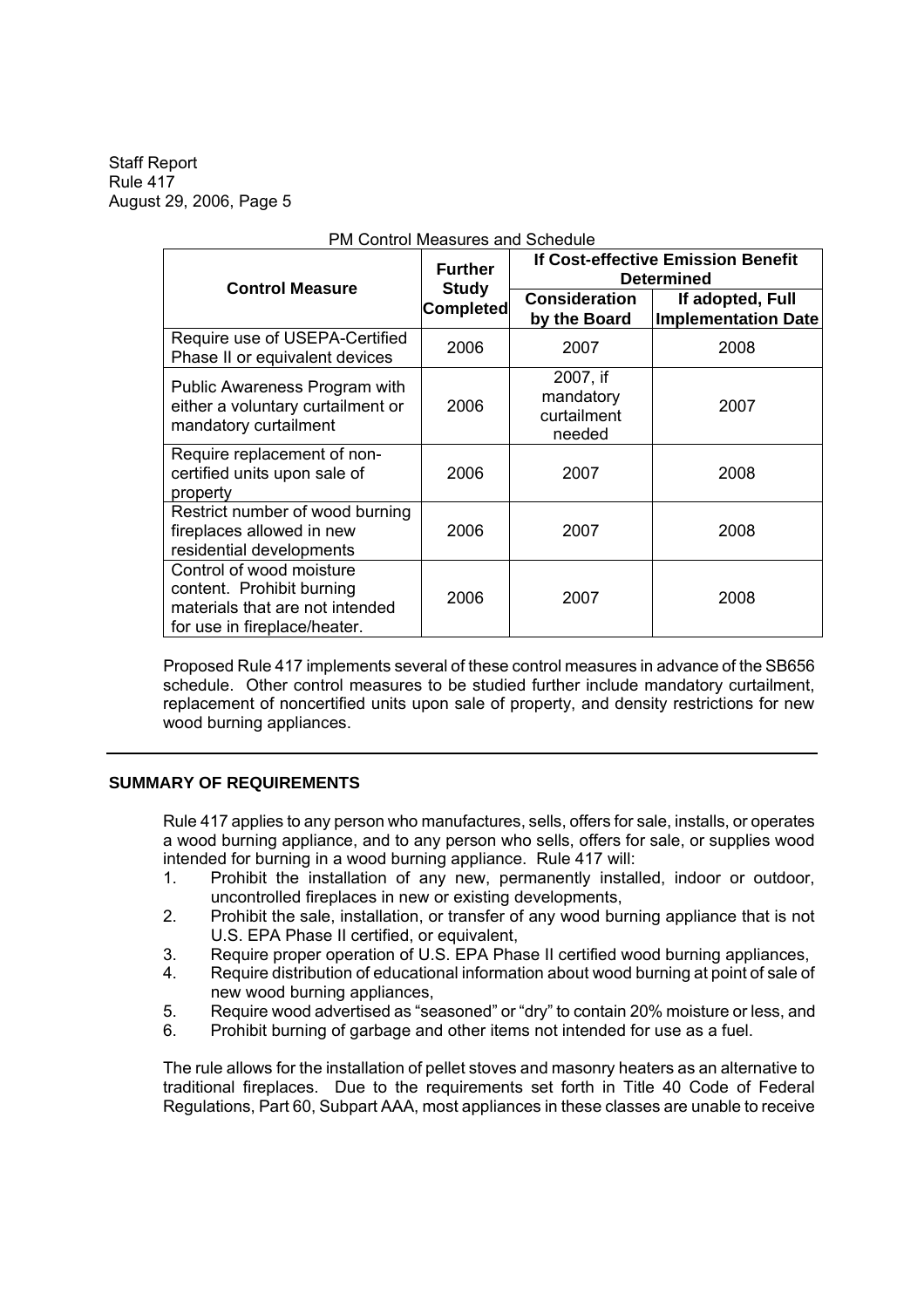> certification<sup>2</sup>. However, these devices have emission factors that are even lower than certified wood stoves. Therefore, they are included as allowable alternatives to traditional fireplaces.

Except for the prohibition against burning garbage, existing fireplaces and non-certified wood stoves are not affected by this rule. Existing appliances installed in homes for sale are not affected by this rule. Chimineas and outdoor firepits, which are designed for portable, outdoor use, are not covered by the rule. These items will be evaluated in the Further Study Measure.

### **EMISSIONS IMPACT**

### **Targeted EIC Categories and Inventory 2004**

The CARB emissions inventory for wood burning in Sacramento County is summarized in the following table. Annual PM10 emissions are 1,718 tons per year, and PM2.5 emissions are 1,654 tons per year.

| <b>CES/EIC Codes</b> | <b>Material</b><br><b>Description</b> | tpd   | <b>VOC Emissions NOx Emissions</b><br>tpd | <b>PM10</b> | <b>PM2.5</b><br><b>Emissions tpd</b> Emissions tpd |
|----------------------|---------------------------------------|-------|-------------------------------------------|-------------|----------------------------------------------------|
| 610-600-0230-0000    | Wood Comb -<br><b>Wood Stoves</b>     | 0.357 | 0.069                                     | 0.764       | 0.736                                              |
| 610-602-0230-0000    | Wood Comb -<br><b>Fireplaces</b>      | 1.657 | 0.317                                     | 3.943       | 3.796                                              |
|                      | Total                                 | 2.014 | 0.386                                     | 4.707       | 4.532                                              |

*Annual Average Emissions*

The largest impact of proposed Rule 417 will be to limit the amount of PM emissions from new development. Based on projected housing construction rates<sup>3</sup> and typical existing installation and usage rates for Sacramento County, emissions of PM10 would increase by 84.2 tons in 2006 and by a similar amount each subsequent year. PM2.5 emissions, based on the ratio of PM2.5 to PM10 used in the CARB estimate would be 81.0 tons per year.

The emissions reductions are based on the assumption that new developments being built will mirror existing installation and usage patterns. Emissions are based on the following assumptions:

- 39% of residences have fireplaces
- 71% of residences with fireplaces burn wood
- 35% of residences with fireplaces burn manufactured logs
- 56% of fireplace use is for aesthetic (not heating) purposes
- The average wood usage per residence that burn wood is 0.92 cords per year
- The average manufactured log usage per residence that burn wood is 19 logs per

<sup>2</sup> Title 40 Code of Federal Regulations, Part 60, Subpart AAA definition of wood heater includes the following criteria: an air-to-fuel ratio less than 35-to-1, and a maximum weight of 1,760 lb. Pellet stoves typically have an air-to-fuel ratio greater than 35-to-1. Masonry stoves typically weight more than 1,760 pounds.

<sup>3 20,000</sup> new units to be constructed in 2006 (Nevin, 2006).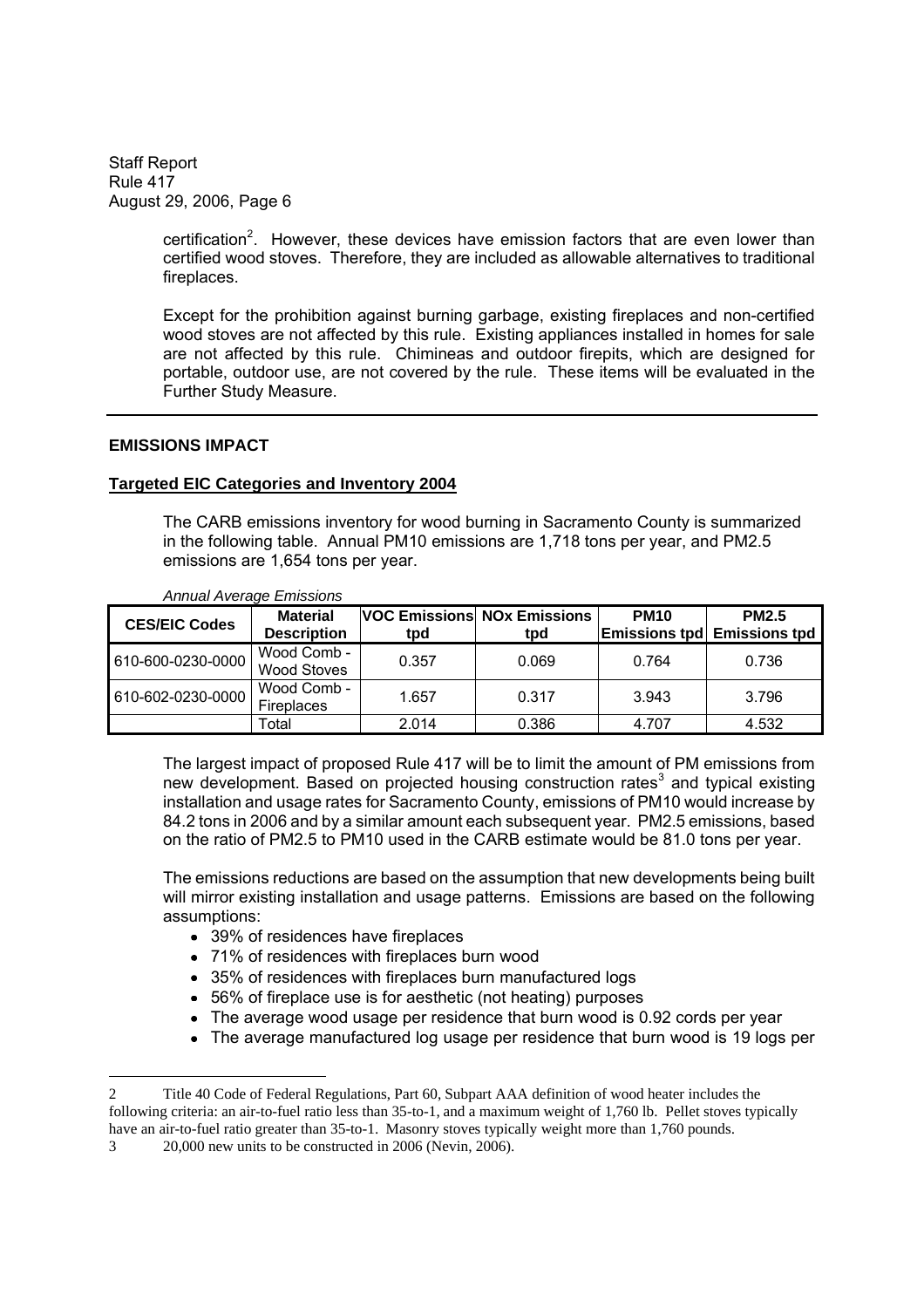year

33% of residences have wood stoves or fireplace inserts. No reductions are calculated from these units, since this rule will not affect how any new installations of these units would occur (current Federal rules only allow certified units).

Based on these usage numbers and emission factors, the total emissions of PM10 from all of the residences built in a year will be 84.2 tons. The amount of reduction will vary based on the method of compliance with the rule chosen. Detailed calculations and data sources are presented in Appendix D.

The main requirement of this rule is the prohibition of the installation of traditional open hearth fireplaces. The most effective option for compliance with this requirement would be for affected residential and commercial units to have no other fuel burning appliance installed. This would lead to a 100% reduction in emissions from future fireplaces. However, it is not expected that a significant number of affected parties will choose this option.

A nearly as effective option as no fuel burning appliance is to install electric fireplaces instead of wood burning fireplaces. These are a combination of electric space heaters and simulated flames. The heating elements can often be operated independent of the flames. Since the heating element for these systems is an electric resistor, no emissions are produced at the source; therefore there is a 100% reduction in emissions.

Another option is to install natural gas-fired appliances instead of wood burning fireplaces. Within this choice, there are several options, ranging from plumbing a hearth for natural gas with ceramic gas logs, to large fireplace inserts with sealed (combustion air intake from outdoors) chambers, electronic ignition and controls, and blowers for hot air exchange for space heating. Due to the low PM10 emissions from burning natural gas, this option will lead to a 99.9% reduction in emissions.

The final option is to install either an EPA Phase II certified wood stove/insert, masonry heater, or pellet-fueled wood burning stove. These appliances control emissions through a combination of techniques, including controlling air flow, regulating burning rate, promoting more complete combustion, and improving thermal efficiency. These appliances both have lower emissions per pound of wood and reduce the amount of wood consumed. This option will lead to an 85.4% reduction in emissions.

- In order to determine the overall reduction, the District has assumed an expected  $\bullet$ ratio of compliance options, based on current installation patterns. The key assumption is that 39% of new residences to be built that would have installed a traditional wood burning fireplace (7800 units) will install some other type of appliance. Additionally, the following assumptions are used:
- $23\%$ <sup>4</sup> of total new homes will be natural gas (4600 units)  $\bullet$

 $460\%$  of new hearth appliance installations are natural gas (Crouch). 60% natural gas x 39% homes with appliance  $= 23\%$  of total new homes with natural gas. 1% is the minimum amount used for this calculation. The remaining balance of new units will be a certified appliance.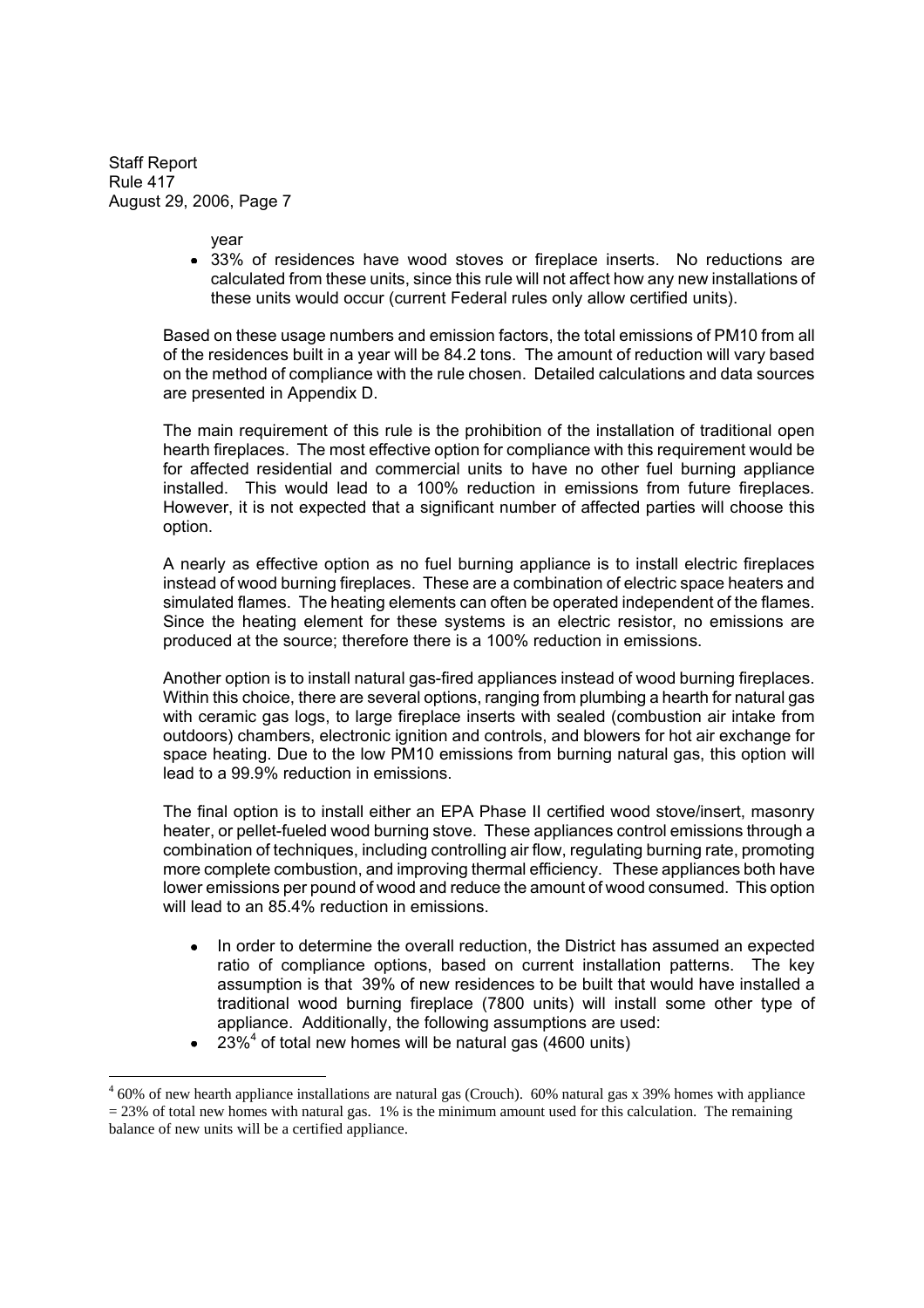- 1% of the total new homes will install electric appliances (200 units)
- 15% of total new homes will install certified appliances (3000 units)

The control measures in the Rule are expected to reduce PM10 emissions 79.5 tons in the first year of implementation. The emissions reduction should continue to increase by the same amount each subsequent year.

Rule 417 will also reduce NOx emissions. The main mechanism for this control is the reduction in wood use, since the increased efficiency of certified devices requires 89% less wood to be combusted for an equal amount of useful heat, compared to traditional fireplaces. This leads to a reduction in NOx emissions of 5.5 tons per year.

# **COST IMPACT**

Section 40703 of the California Health and Safety code requires that the District consider and make public its finding relating to the cost effectiveness of implementing an emission control measure.

Cost to Businesses: The proposed rule will require builders to either not build fireplaces or install appliances compatible with the rule. While not installing any fireplace or wood burning appliance would save the builder cost, consumer demand in some cases is expected to require installation of some other option. Therefore, the cost to the builders will be the increased cost of purchasing and installing certified stoves or other units.

The following table shows the range of additional cost of installing a compliant wood burning appliance or other device in place of a traditional wood burning fireplace. This cost is expected to be passed on to home buyers.

| <b>Device</b>                                   | <b>Incremental</b><br><b>Capital/Installation</b><br>Cost (per unit) | <b>Total Cost*</b><br>(\$/yr) |
|-------------------------------------------------|----------------------------------------------------------------------|-------------------------------|
| <b>Electric Fireplace</b>                       | \$400                                                                | \$3,120,000                   |
| <b>Natural Gas Insert</b>                       | \$500                                                                | \$3,900,000                   |
| EPA Certified Phase II Wood Stove Non-Catalytic | \$2500                                                               | \$19,500,000                  |

\* Total cost of compliance for each type of device if all fireplaces that would have been constructed or installed use each option (7800 units). For example: 7800 electric fireplaces cost \$3.1 million.

Cost to Public: As discussed above, the cost of the additional equipment required by the builders is likely to be passed on to home buyers. However, the additional cost is less than 0.7% of the median price of a home<sup>5</sup> in Sacramento county, and is not expected to have a large impact on the affordability of new houses or the housing market in general. Additionally, the use of required appliances will result in reduced fuel costs. The average fuel cost per home for a traditional fireplace is \$92.14 per year. The potential cost savings are presented in the following table.

<sup>5</sup>  $$375,000$  as of December 2005, (Sacramento Association of Realtors)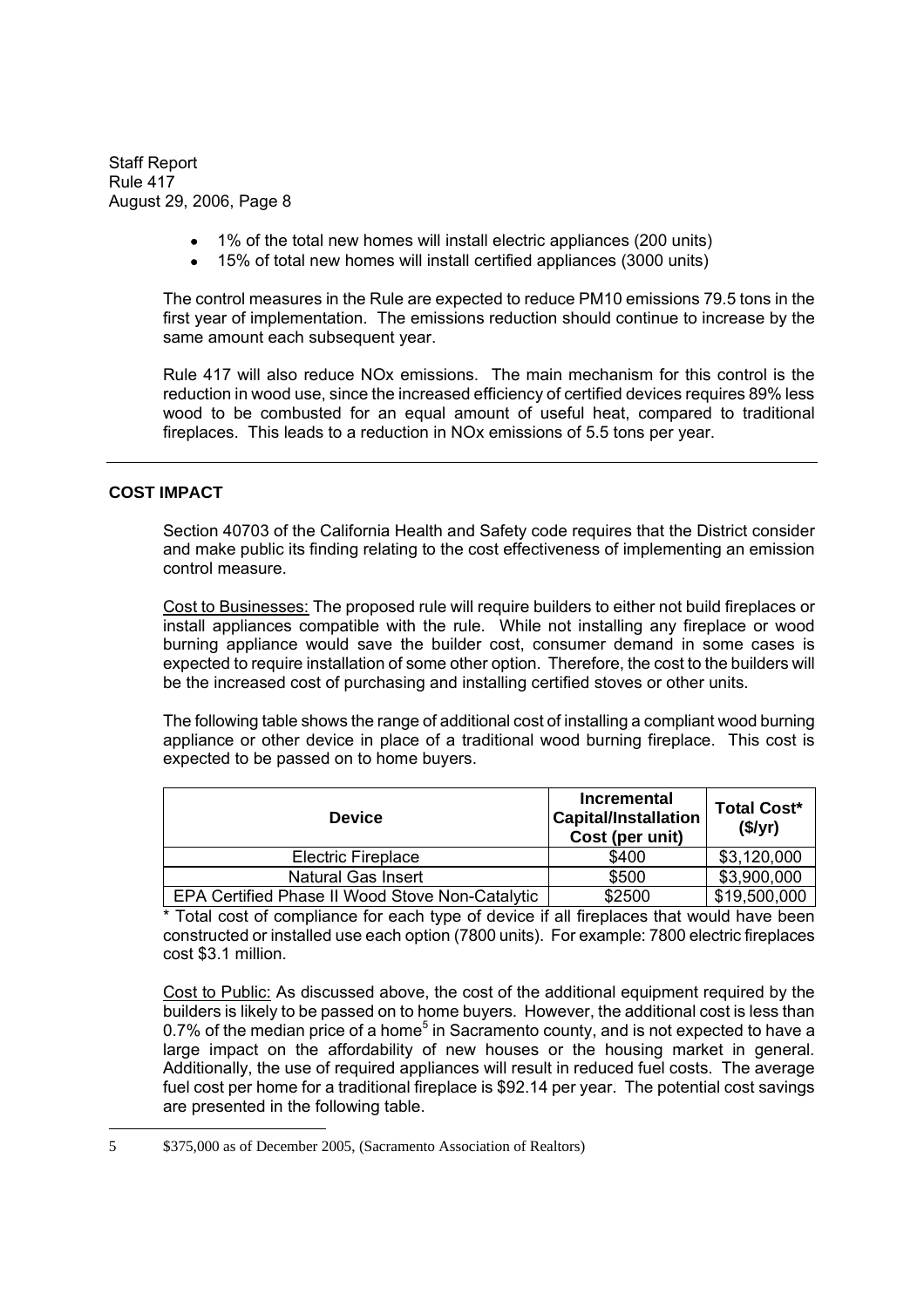| <b>Device</b>                 | <b>Fuel Use Cost Savings</b> <sup>6</sup><br>(\$/unit•yr) | <b>Fuel Use Cost Savings</b><br>(S/yr) |  |
|-------------------------------|-----------------------------------------------------------|----------------------------------------|--|
| <b>Electric Fireplace</b>     | \$86.37                                                   | \$17,273                               |  |
| <b>Natural Gas Insert</b>     | \$43.73                                                   | \$201,154                              |  |
| <b>EPA Certified Phase II</b> | \$66.95                                                   | \$200,852                              |  |
| Wood Stove, Non-Catalytic     |                                                           |                                        |  |

**Overall Rule Cost Effectiveness:** The cost effectiveness of the rule is dependent on the compliance methods chosen. To calculate the overall cost effectiveness for the proposed rule, the District has assumed a mixture of compliance methods. The detailed calculations are presented in Appendix D. The overall cost effectiveness is estimated to be \$4.19 per pound of PM10. To put these costs into perspective, it is useful to compare with the cost effectiveness for other District rules. It should be noted that most of the District's existing rules are for controlling ozone precursors, usually VOC or NOx. Therefore, there are no rules to compare PM10 cost effectiveness against directly. When compared to the cost effectiveness for VOC and NOx rules, though, Rule 417 is near the lower end of the range of costs imposed by other District rules. For example, the cost effectiveness of the gasoline dispensing regulations (Rule 449, Transfer of Gasoline into Vehicle Fuel Tanks; 12/17/1991 rule amendments), is at the high end of the cost effectiveness range, costing \$17/lb of VOC in today's dollars. Rule 452, Can Coating (8/21/1990 rule amendments), is at the low end of the range at a cost of \$1/lb of VOC in today's dollars. Therefore, the cost effectiveness of Rule 417 is near the lower end of the range of costs imposed by other District rules.

**Cost to the District:** The cost to the District consists of the additional staff time needed to evaluate building permits, perform inspections to ensure compliance with the rule, and the cost of providing educational information to wood burning appliance retailers. Staff estimates the proposed amendments will result in the need for an additional 0.41 FTE (full time equivalent), and \$2,200 per year for the production of educational information.

### **SOCIOECONOMIC IMPACT**

CHSC Section 40728.5 requires a district to perform an assessment of the socioeconomic impacts before adopting, amending, or repealing a rule that will significantly affect air quality or emission limitations. The District Board is required to actively consider the socioeconomic impacts of the proposal and make a good faith effort to minimize adverse socioeconomic impacts.

CHSC Section 40728.5 requires discussion of:

1. The type of industry or business, including small business, affected by the proposed

<sup>6</sup> Electric fireplaces, when used for aesthetic purposes only, are essentially lighting appliances. No operational costs are associated with their use for this purpose. There are costs for using electric fireplaces for heat. Usage of natural gas for aesthetic use is not expected to require the use of the full capacity of natural gas stoves due to the firing range of these units. The District assumes the natural gas stoves would be utilized to 66% of their capacity for aesthetic use.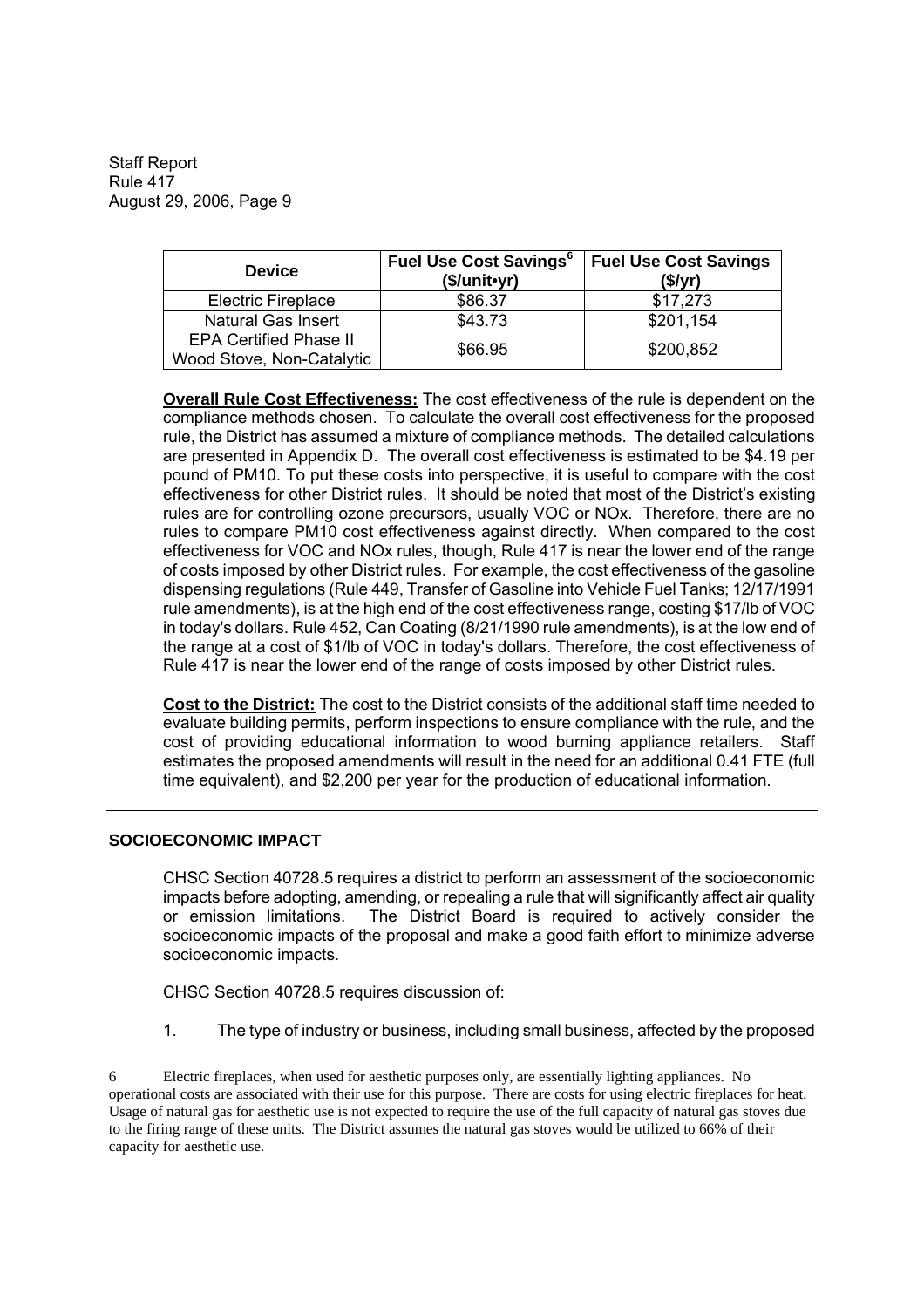rule or rule amendments.

- 2. The impact of the proposed rule or rule amendments on employment and the economy of the region.
- 3. The range of probable costs, including costs to industry or business, including small business.
- 4. The availability and cost-effectiveness of alternatives to the proposed rule or rule amendments.
- 5. The emission reduction potential of the rule or regulation.
- 6. The necessity of adopting, amending, or repealing the rule or regulation to attain state and federal ambient air standards.

**Type of industry or business, including small business, affected by the rule:** Rule 417 applies to the installation and use of wood burning appliances. This rule will affect large and small businesses, as well as the general public. Large businesses affected include the building industry and manufacturers of wood burning appliances. Examples of small businesses affected are retailers, chimney sweeps, wood suppliers, restaurants, and hotels. Anyone in the general public who burns wood will also be affected by this rule.

**Impact of Rule 417 on employment and the economy in the District:** This rule is expected to have minimal impact on employment and the economy. The industry most affected by this rule is the building industry. While the requirement to install alternatives to traditional fireplaces will require some adjustment on their part, the rule is not expected to cause any slowdown in construction. While some jobs within the industry may be reduced, (e.g., masons), the reduction should be offset by an increase in others (e.g., stove installers). Since this rule is targeted at new installations, it is not expected to have any impact on existing wood usage and sales by wood suppliers. Future growth in wood sales for use in fireplaces is expected to be reduced from 3.6% to 1.4% (with the 1.4% growth being used in wood stoves). Some of this reduction will be diverted to an increase in natural gas use.

The expected cost to the public is expected to be minimal. The initial cost will be built into the purchase price of a home, and ongoing use will provide a cost savings in fuel use.

**Range of probable costs of Rule 417:** The estimated costs per household for compliance with the rule are listed in the table below, based on the method of compliance. The initial cost will be offset by ongoing savings in fuel cost.

| <b>Compliance Method</b>       | <b>Incremental Compliance Cost (\$/unit)</b> |
|--------------------------------|----------------------------------------------|
| <b>Electric Fireplace</b>      | \$400                                        |
| Natural Gas Insert             | \$500                                        |
| <b>EPA Certified Woodstove</b> | \$2500                                       |

**Availability and cost-effectiveness of alternatives to the Rule 417:** One alternative to the proposed rule changes is not to adopt the proposed rule. However, the PM emission reductions from this rule will assist the District in meeting federal and state PM10 and PM2.5 air quality attainment goals. In addition, adoption of this rule implements several of the measures required by SB656.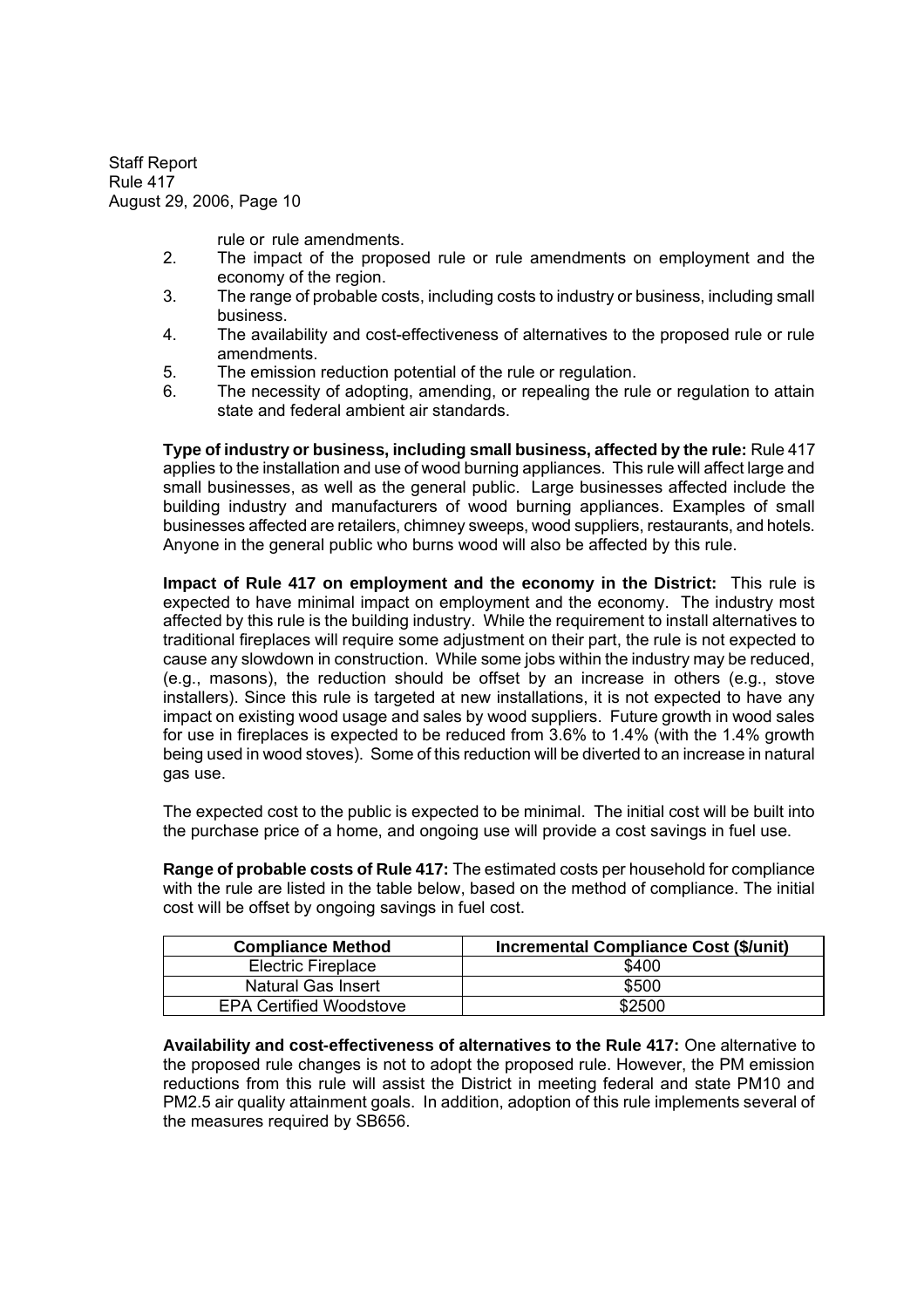> Another alternative is to set a density restriction for the installation of fireplaces. This would allow for the installation of a limited number of uncontrolled fireplaces, which produce more emissions and burn more wood. This would lower the emission reduction benefits from the proposed rule.

> Three additional control measures will be included in a Further Study measure: mandatory curtailment, replacement of noncertified units upon sale of property, and density restrictions for all wood burning appliances. These measures are not mutually exclusive, and each can provide emissions reductions in addition to those provided by proposed Rule 417. If found to be feasible, these measures will be considered for adoption in 2007.

> **The emission reduction potential of Rule 417:** The proposed rule will achieve an emission reduction of 79.5 tons of PM10 per year in the first year of implementation, and the benefits will increase by this amount each year as additional housing units are built (See discussion under Emissions Impact).

> **The necessity of adopting, amending, or repealing the rule or regulation to attain state and federal ambient air standards:** The proposed amendments to Rule 417 are necessary to comply with feasible and most effective control measures requirements of SB656 and to provide PM10 and PM2.5 emission reductions that contribute to attainment of the state and federal particulate matter standards.

# **INCREMENTAL COST EFFECTIVENESS ANALYSIS**

Pursuant to Health and Safety Code Section 40920.6(a)(3), the District is required to perform incremental cost effectiveness analysis prior to adopting rules to meet the requirements for Best Available Retrofit Control Technology (BARCT). Rule 417 is not being adopted to meet a BARCT requirement; therefore an incremental cost-effectiveness analysis is not needed.

### **OTHER FACTORS:**

**Technological Feasibility:** Staff evaluated the technological feasibility of the proposed rule. All technologies required are readily available and have been in use for some time. Some remodeling may be needed to install new units into existing structures, but this is a common service provided by retailers. Additional compliance options may become available in the future if fireplaces that can meet the EPA Phase II emissions limits are developed.

**Enforceability:** The compliance of installed devices can be determined by verifying the model of an installed unit. The EPA maintains a list of Phase II certified wood burning appliances. Additionally, any certified appliance is required to carry a certification plate. Natural gas units will carry certification to the applicable ANSI standard. The moisture content of seasoned or dry wood can be determined by ASTM Test Method D 4442-92.

**Public Acceptability:** A number of districts have adopted similar measures. Many of these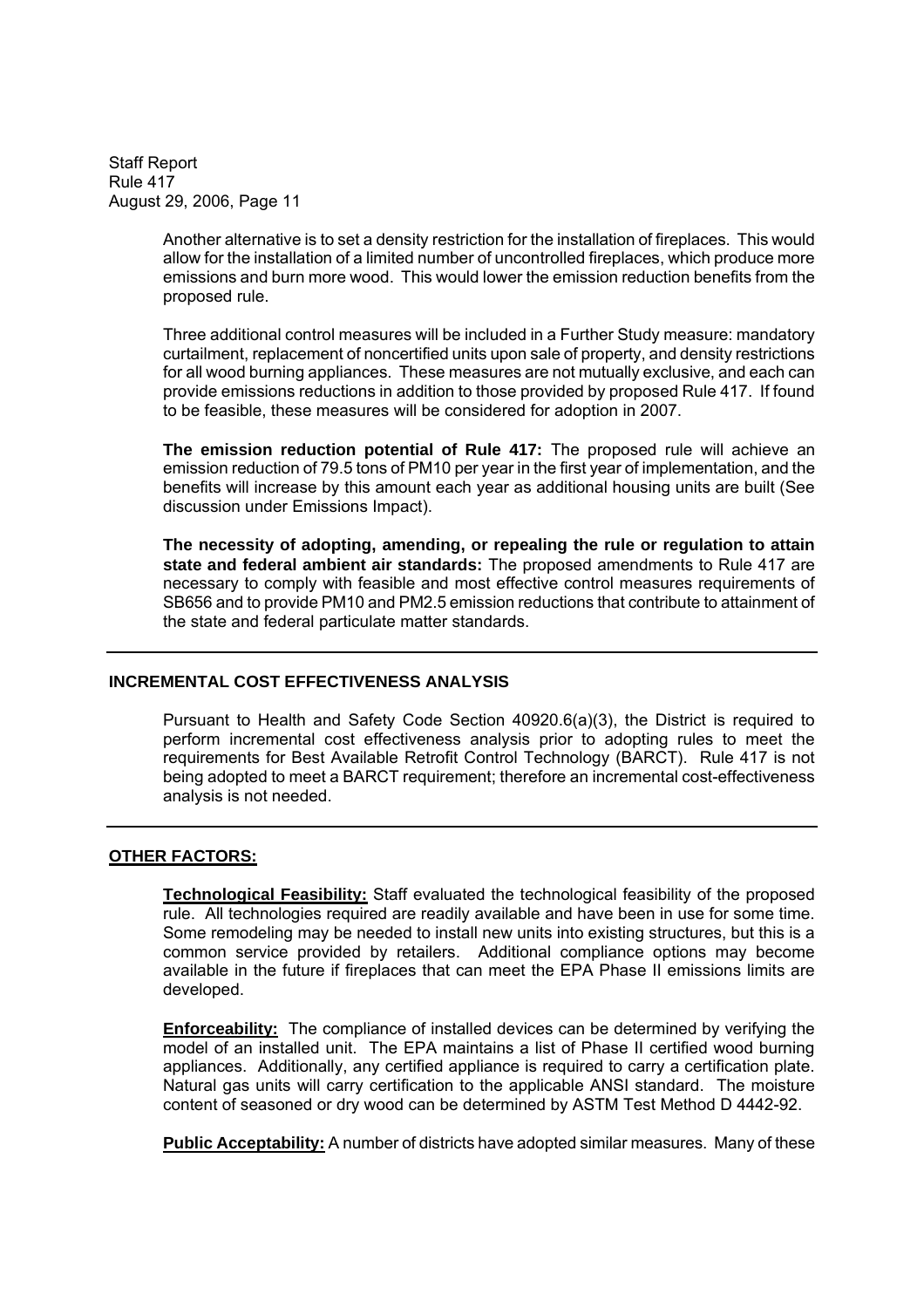> programs have been in effect since the early to mid-1990's. The San Joaquin and Yolo-Solano districts have rules which include most of the measures included in Rule 417.

### **SECTION 40727.2(a) ANALYSIS OF RULE 417**

Section 40727.2(a) of the Health and Safety Code mandates that the District prepare a written analysis of the proposed Rule. Section 40727.2(a) also allows the District to put this analysis in a matrix form. The matrix analysis of Rule 417 is presented as Appendix A.

#### **PUBLIC COMMENTS**

Staff held a public workshop to discuss proposed Rule 417 on August 14, 2006. Staff received and addressed comments and questions at the workshop. Staff made the appropriate changes to the rule and Staff Report based on some of the comments received. Additionally, Staff met individually with the Sacramento Realtors Association on February 10, 2006, and with the Building Industry Association on July 12, 2006 to brief them on the proposed rule and the effect it would have on them. All associated comments and responses have been included in Appendix E of this Staff Report.

#### **ENVIRONMENTAL REVIEW AND COMPLIANCE**

Proposed Rule 417 does not create new requirements that may have an adverse effect on the environment. Pursuant to state CEQA Guidelines, the District's Environmental Coordinator finds that the adoption of the proposed rule is exempt from CEQA (Class 8 Categorical Exemption, Action by Regulatory Agencies for Protection of the Environment; §15308 State CEQA Guidelines).

California Public Resources Code (Section 21159) requires an environmental analysis of the reasonably foreseeable methods of compliance. The proposed rule will not increase emissions and will not cause any significant adverse effects on the environment; therefore the Environmental Coordinator has concluded that no environmental impacts will be caused by compliance with the proposed rule.

#### **FINDINGS**

The California Health and Safety Code, Division 26, Air Resources, requires local Districts to comply with a rule adoption protocol as set forth in Section 40727 of the Code. This section has been revised through legislative mandate to contain six findings that the District must make when developing, amending, or repealing a rule. These findings, effective January 1, 1992, and their definitions are listed in the table below.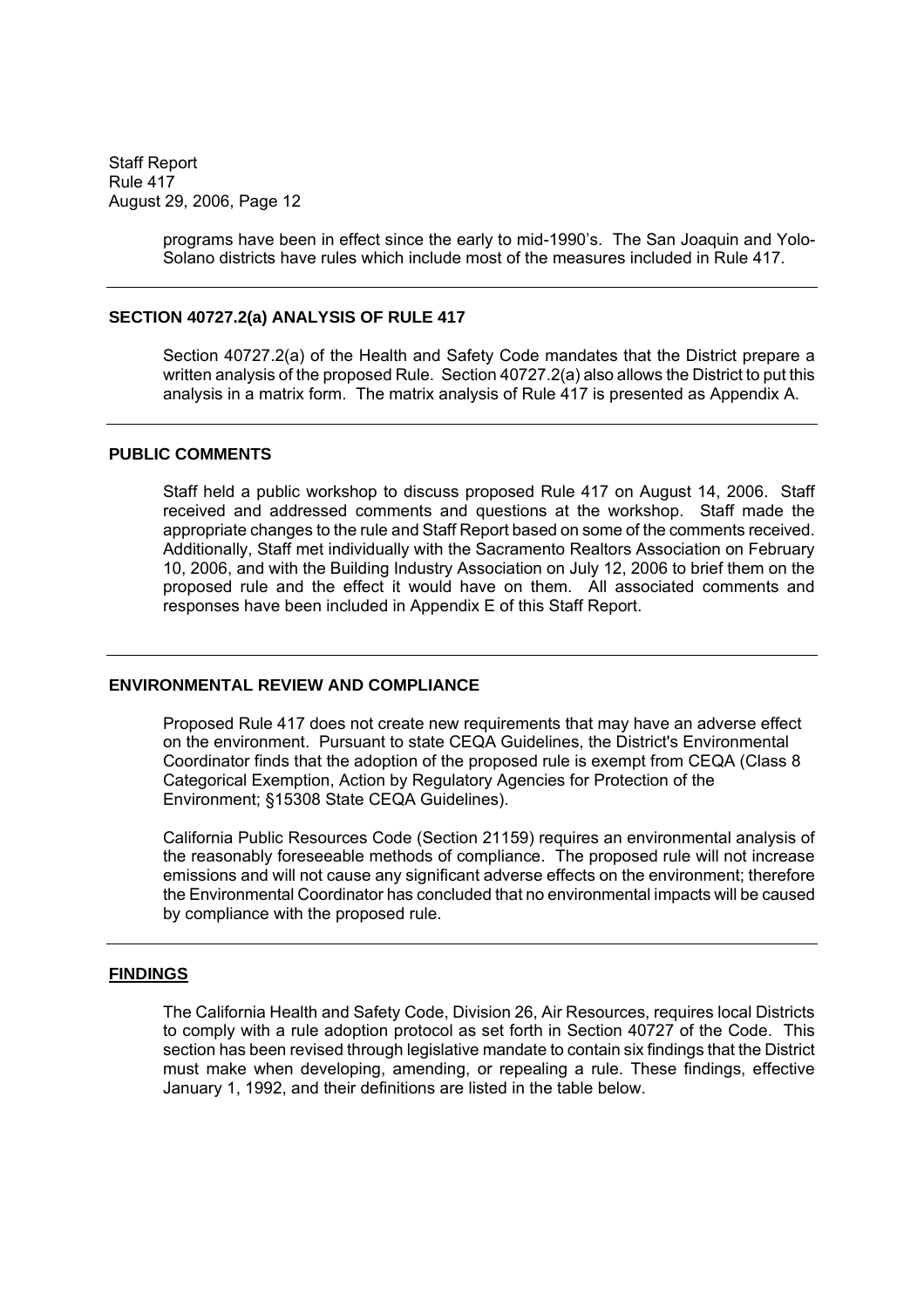### Rule 417 - Required Findings

| <b>FINDING</b>                                                                                                                                                                                                                                                                                                 | <b>FINDING DETERMINATION</b>                                                                                                                                                                                                                                                                                                                                                                          |
|----------------------------------------------------------------------------------------------------------------------------------------------------------------------------------------------------------------------------------------------------------------------------------------------------------------|-------------------------------------------------------------------------------------------------------------------------------------------------------------------------------------------------------------------------------------------------------------------------------------------------------------------------------------------------------------------------------------------------------|
| Authority: The District must find that a provision of law<br>or of a state or federal regulation permits or requires the<br>District to adopt, amend, or repeal the rule.                                                                                                                                      | The District is authorized to amend Rule 417 by California<br>Health and Safety Code (HSC) Sections 40001, 40702,<br>40716 and 41010. [HSC Section 40727(b)(2)].                                                                                                                                                                                                                                      |
| Necessity: The District must find that the rulemaking<br>demonstrates a need exists for the rule, or for its<br>amendment or repeal.                                                                                                                                                                           | The District is required by HSC Section 39614 (SB 656)<br>to adopt the most cost-effective local measures for<br>controlling particulate matter from the list developed by<br>CARB. Rule 417 implements several of the wood burning<br>measures from the CARB list. [HSC Section<br>$40727(b)(1)$ ].                                                                                                  |
| Clarity: The District must find that the rule is written or<br>displayed so that its meaning can be easily understood<br>by the persons directly affected by it.                                                                                                                                               | The District has reviewed the proposed rule and<br>determined that it can be understood by the affected<br>parties. In addition, the record contains no evidence that<br>people directly affected by the rule cannot understand the<br>rule. [HSC Section 40727(b)(3)].                                                                                                                               |
| Consistency: The rule is in harmony with, and not in<br>conflict with or contradictory to, existing statutes, court<br>decisions, or state or federal regulations.                                                                                                                                             | The District has found that the proposed rule does not<br>conflict with, and is not contradictory to, existing statutes,<br>court decisions, or state or federal regulations. [HSC<br>Section 40727(b)(4)].                                                                                                                                                                                           |
| Non-Duplication: The District must find that either: 1)<br>The rule does not impose the same requirements as an<br>existing state or federal regulation; or (2) that the<br>duplicative requirements are necessary or proper to<br>execute the powers and duties granted to, and imposed<br>upon the District. | Subpart AAA of 40CFR Part 60 (Standards of<br>Performance for New Residential Wood Heaters) sets<br>standards for new wood heaters but does not apply to<br>traditional fireplaces. Rule 417 does not duplicate the<br>federal requirements because it requires any new wood<br>burning appliance, including a fireplace, to conform to the<br>federal emission standards. [HSC Section 40727(b)(5)]. |
| Reference: The District must refer to any statute, court<br>decision, or other provision of law that the District<br>implements, interprets, or makes specific by adopting,<br>amending or repealing the rule.                                                                                                 | In adopting the proposed rule, the District is implementing<br>the requirements of HSC Section 39614 (SB 656). [HSC<br>Section 40727(b)(6)].                                                                                                                                                                                                                                                          |
| Additional Informational Requirements: In complying<br>with HSC Section 40727.2, the District must identify all<br>federal requirements and District rules that apply to the<br>same equipment or source type as the proposed rule or<br>amendments.                                                           | The matrix included in Appendix A compares Rule 417 to<br>the applicable federal and District requirements. [HSC<br>Section 40727.2].                                                                                                                                                                                                                                                                 |

# **REFERENCES**

- 1. Nevin, Alan. "What Lies Ahead?: Homebuilding in 2006 to Back Off Slightly," *California Builder,* January/February 2006.
- 2. Broderick, David R., and Houck, James E. 2003. "Emissions Inventory Improvement Program (EIIP) Residential Wood Combustion Coordination Project
- 3. Dominici, Francesca, Peng, Roger D., Bell, Michelle L., Pham, Luu, McDermott, Aidan, Zeger, Scott L., and Samet, Jonathan M. "Fine Particulate Air Pollution and Hospital Admission for Cardiovascular and Respiratory Diseases *The Journal of the American Medical Association*, Vol. 295, No. 10, March 8, 2006.
- 4. Houck, James E., Scott, Andrew T., Sorenson, Jared T., Davis, Bruce S., and Caron, Chris. "Air Emissions Comparisons Between Cordwood and Wax-Sawdust Firelogs Burned in Residential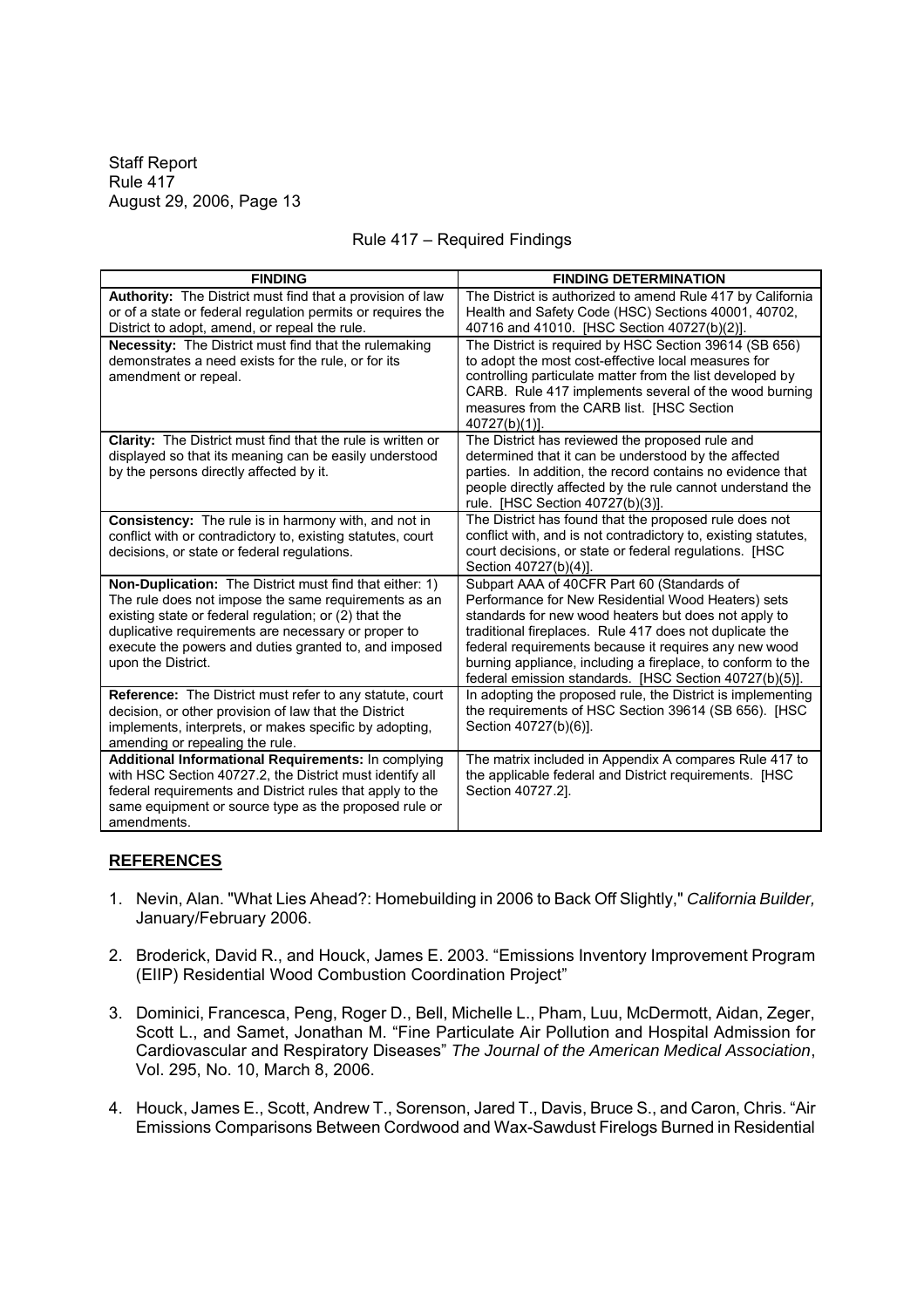Fireplaces

- 5. Houck, James. 2003. "Results of Wood Burning Survey Sacramento, San Joaquin, and San Francisco Areas, University of California Berkeley/California Air Resources Board - GIS Study"
- 6. Houck, James, and Tiegs, Paul. 1998. "Review of Fireplace Use and Technology"
- 7. STAPPA-ALAPCO, EPA, Emissions Inventory Improvement Program. 2001. "Residential Wood Combustion", Volume III, Chapter 2
- 8. U.S. Environmental Protection Agency, Compilation of Air Pollutant Emission Factors, Volume I Stationary Point and Area Sources, AP-42, Section 1.4 - Natural Gas Combustion, 1998
- 9. U.S. Environmental Protection Agency, Compilation of Air Pollutant Emission Factors, Volume I Stationary Point and Area Sources, AP-42, Section 1.9 - Residential Fireplaces, 1996
- 10. U.S. Environmental Protection Agency, Compilation of Air Pollutant Emission Factors, Volume I Stationary Point and Area Sources, AP-42, Section 1.10 - Residential Wood Stoves, 1996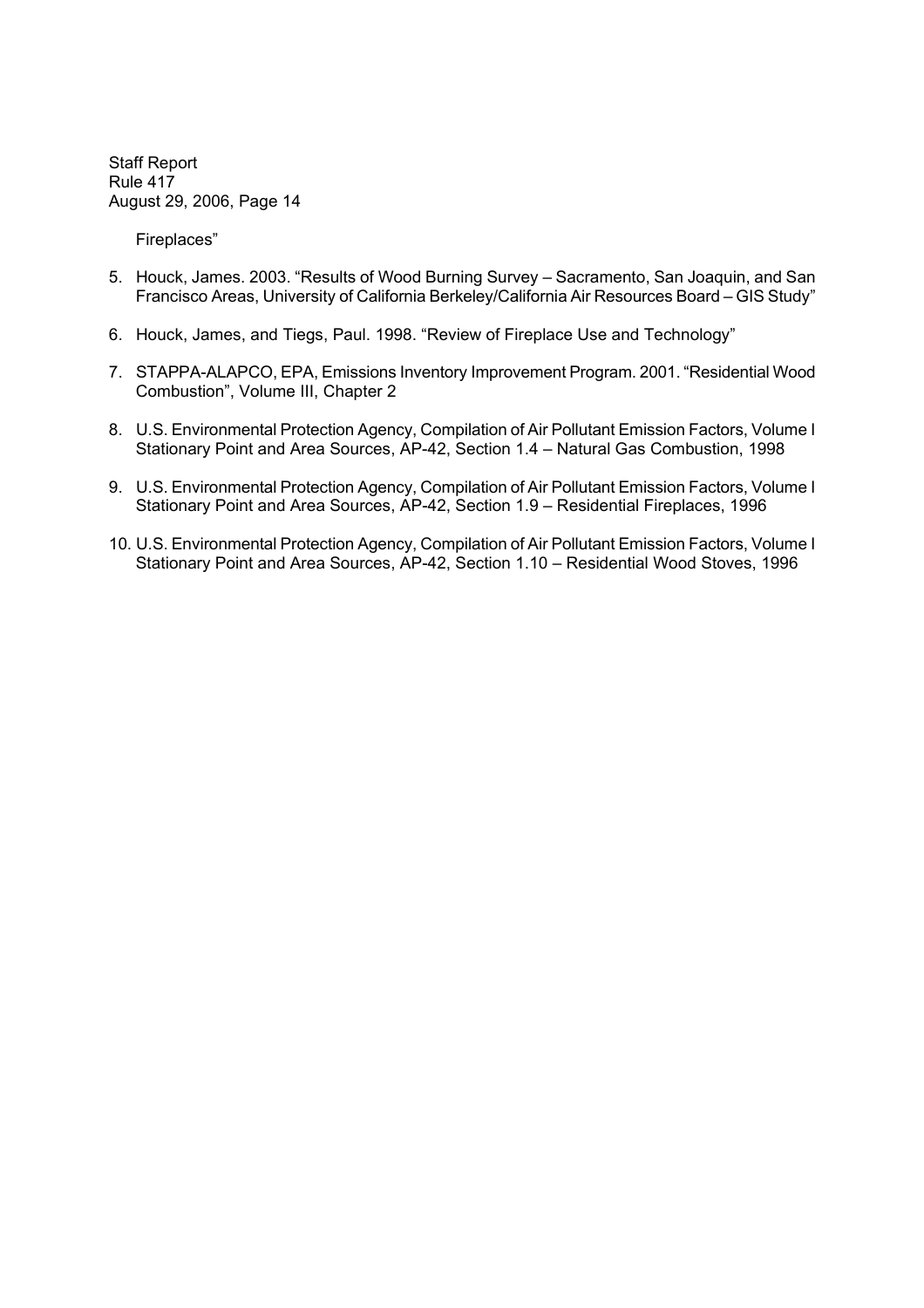Staff Report Rule 417 Appendix A August 29, 2006, Page 15

# **Appendix A 40727.2 Matrix for Proposed Amendments to Rule 417, Wood Burning Appliances**

|                                      |                                      | <b>Comparative Requirements</b>         |                                                                                                                                                                                                  |  |
|--------------------------------------|--------------------------------------|-----------------------------------------|--------------------------------------------------------------------------------------------------------------------------------------------------------------------------------------------------|--|
| <b>Elements of</b><br>Comparison     | <b>Specific</b><br><b>Provisions</b> | Proposed<br><b>Rule 417</b>             | <b>40CFR60</b><br><b>Subpart AAA</b>                                                                                                                                                             |  |
| Exemptions                           |                                      | Cookstoves                              | Cookstoves                                                                                                                                                                                       |  |
| Averaging<br>Provisions              |                                      | none                                    | none                                                                                                                                                                                             |  |
| Units                                |                                      | g/hr                                    | g/hr                                                                                                                                                                                             |  |
| Emissions                            |                                      | Catalytic Units: 4.1 g/hr               | Catalytic Units: 4.1 g/hr                                                                                                                                                                        |  |
| Limits                               |                                      | Non-Catalytic Units: 7.5 g/hr           | Non-Catalytic Units: 7.5 g/hr                                                                                                                                                                    |  |
|                                      | Compliance<br>alternatives           | Pellet stoves, masonry heaters          | none                                                                                                                                                                                             |  |
| Operating<br>Parameters              |                                      | Air-to-Fuel ratio less than 35-to-1     | Air-to-Fuel ratio less than 35-to-1                                                                                                                                                              |  |
| <b>Work Practice</b><br>Requirements |                                      | none                                    | none                                                                                                                                                                                             |  |
| Monitoring/                          | Recordkeeping                        | none                                    | none                                                                                                                                                                                             |  |
| Records                              | Frequency                            | None                                    | none                                                                                                                                                                                             |  |
| Monitoring/<br>Testing               | <b>Test Methods</b>                  | Wood Moisture Content, ASTM<br>D4442-92 | Test methods:<br>-PM: Method 28<br>-Emissions Concentration, if a<br>dilution tunnel sampling location uses:<br>Method 5G<br>-Emissions Concentration, if a stack<br>location is used: Method 5H |  |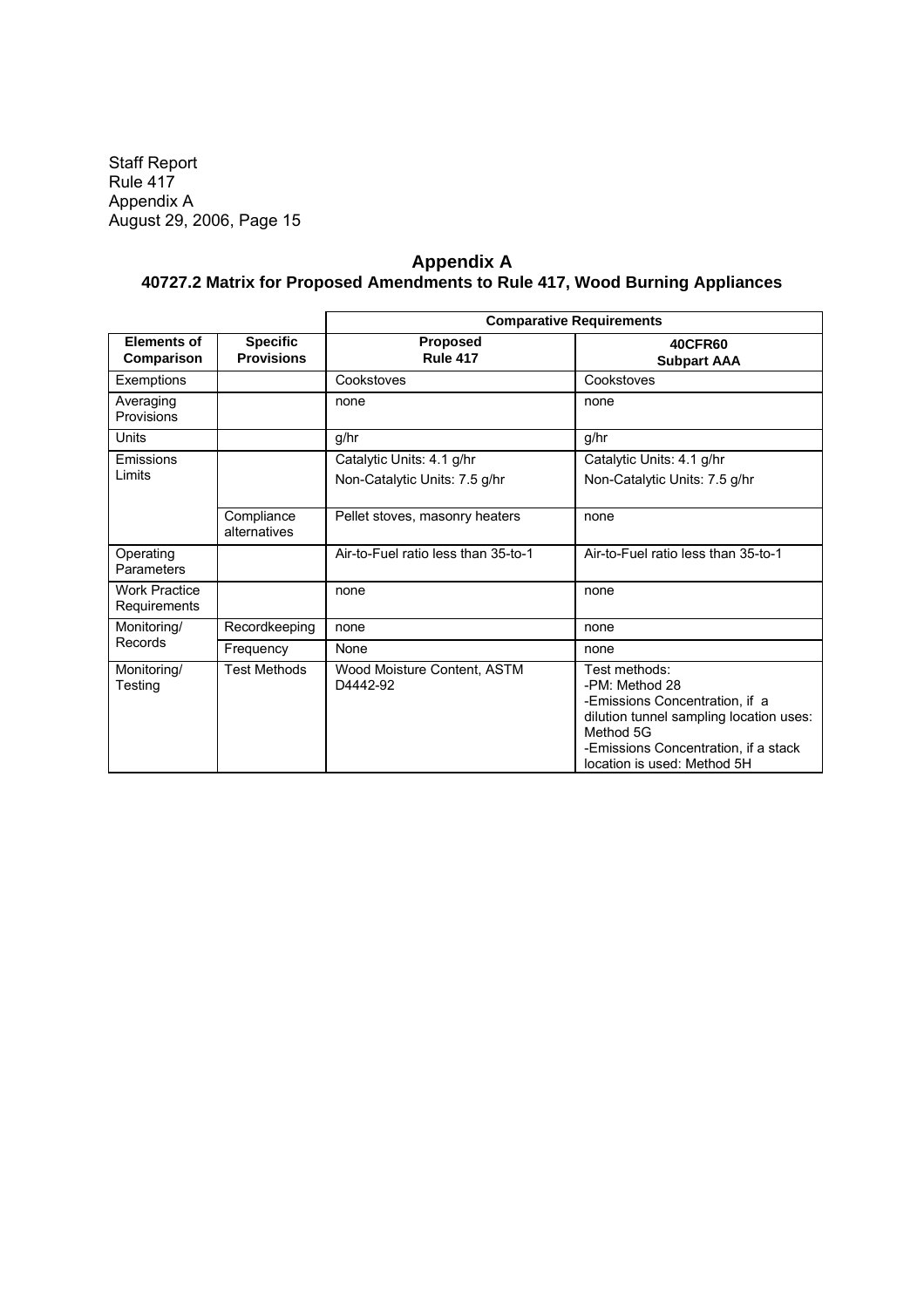Staff Report Rule 417 Appendix B August 29, 2006, Page 16

# **Appendix B SUMMARY OF PROPOSED AMENDMENTS**

# **Rule 417, Wood Burning Appliances**

| <b>NEW</b>       | <b>EXISTING</b> |                                                                           |
|------------------|-----------------|---------------------------------------------------------------------------|
| <b>SECTION</b>   | <b>SECTION</b>  | <b>PROPOSED LANGUAGE</b>                                                  |
| <b>NUMBER</b>    | <b>NUMBER</b>   |                                                                           |
| 101              | N/A             | Sets the purpose of the rule to limit PM emissions from wood              |
|                  |                 | burning appliances.                                                       |
| 102              | N/A             | Sets the rule applicability to anyone that manufactures, sells, installs, |
|                  |                 | or operates a wood burning appliance.                                     |
| 103              | N/A             | Incorporates the District's standard severability language in case the    |
|                  |                 | rule is challenged in court.                                              |
| 110              | N/A             | Sets an exemption for gaseous fuel fired appliances that are certified    |
|                  |                 | to one of several ANSI standards.                                         |
| 111              | N/A             | Sets an exemption for cookstoves.                                         |
| 112              | N/A             | Sets an exemption from section 304 for commercial fire-starting           |
|                  |                 | products.                                                                 |
| 201              | N/A             | Sets the definition of a builder as any individual or company that        |
|                  |                 | constructs and/or sells any residential or commercial, single or multi-   |
|                  |                 | building unit with a wood burning appliance.                              |
| 202              | N/A             | Sets the definition of a coating as a material which is applied to a      |
|                  |                 | surface and which forms a film in order to beautify and/or protect        |
|                  |                 | such surface.                                                             |
| 203              | <b>NA</b>       | Sets the definition of a cookstove as described in 40 CFR 60.531.         |
| 204              | N/A             | Sets the definition of a fireplace as any permanently installed           |
|                  |                 | masonry or factory built device designed to operate with an air-to-       |
|                  |                 | fuel ratio greater than or equal to 35-to-1.                              |
| 205              | N/A             | Sets the definition for garbage as any solid, semisolid, or liquid        |
|                  |                 | wastes generated from residential, commercial, and industrial             |
|                  |                 | sources, including trash, refuse, rubbish, industrial wastes, asphaltic   |
|                  |                 | products, manure, vegetable or animal solid or semisolid wastes,          |
|                  |                 | and other discarded solid or semisolid wastes.                            |
| 206              | N/A             | Sets the definition of a manufacturer as any person who constructs        |
|                  |                 | or imports a wood burning appliance.                                      |
| $\overline{207}$ | N/A             | Sets the definition of a masonry heater as a permanently installed        |
|                  |                 | device constructed mainly of masonry materials with an enclosed           |
|                  |                 | chamber, a gas path through the internal heat exchange channels           |
|                  |                 | downstream of the firebox that includes at least one 180 degree           |
|                  |                 | change in flow direction before entering the chimney, and a large         |
|                  |                 | mass (> 1760 lb) designed to absorb and re-radiate heat.                  |
| 208              | N/A             | Sets the definition of paints as any exterior and interior house and      |
|                  |                 | trim paints, enamels, varnishes, lacquers, stains, primers, sealers,      |
|                  |                 | undercoaters, roof coatings, wood preservatives, shellacs, and other      |
|                  |                 | paints or paint-like products.                                            |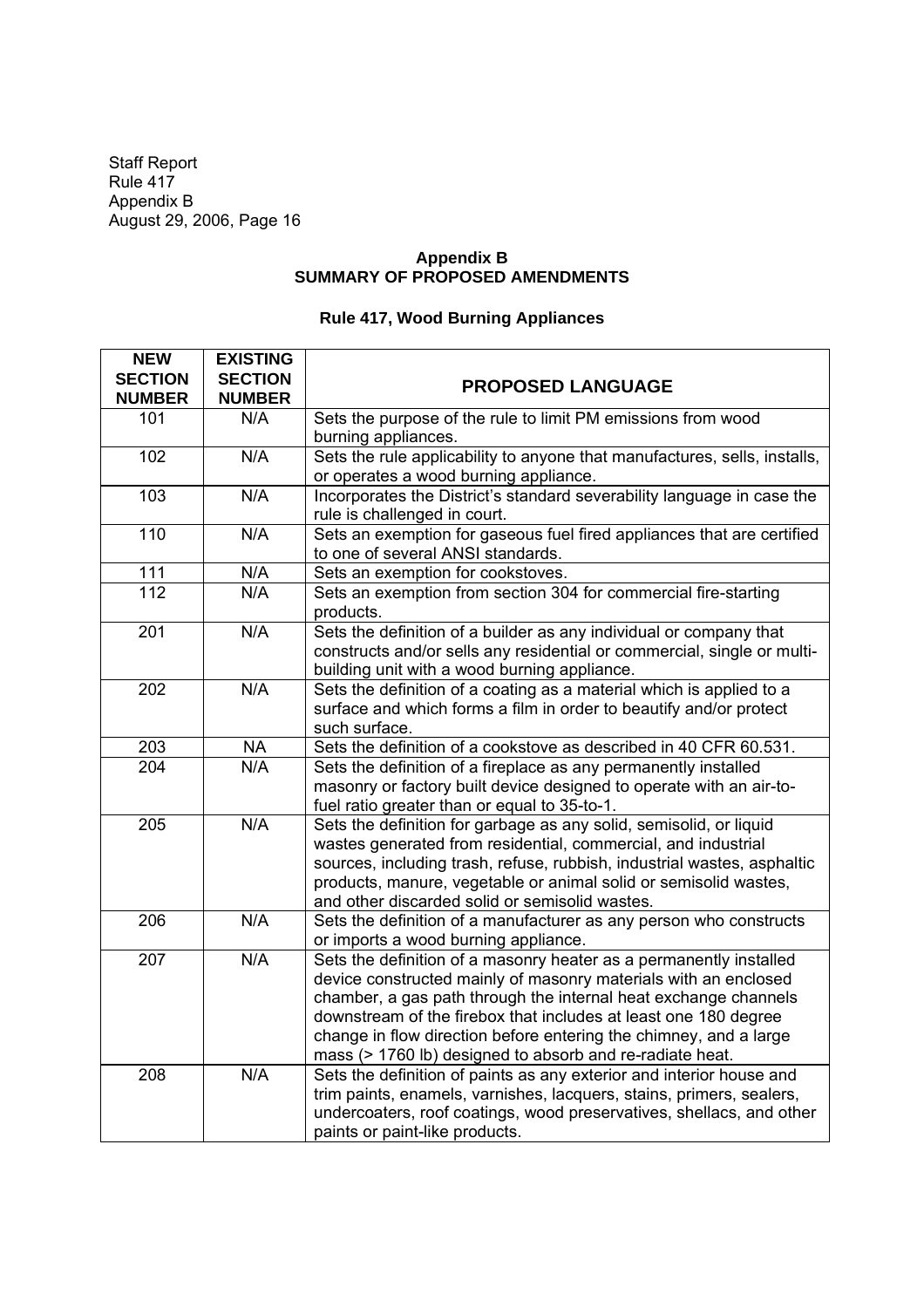Staff Report Rule 417 Appendix B August 29, 2006, Page 17

| <b>NEW</b>       | <b>EXISTING</b>                   |                                                                         |
|------------------|-----------------------------------|-------------------------------------------------------------------------|
| <b>SECTION</b>   | <b>SECTION</b>                    | <b>PROPOSED LANGUAGE</b>                                                |
| <b>NUMBER</b>    | <b>NUMBER</b>                     |                                                                         |
| 209              | N/A                               | Sets the definition of paint solvents as any organic solvents sold or   |
|                  |                                   | used to thin paints or to clean up painting equipment.                  |
| $\overline{210}$ | N/A                               | Sets the definition of a pellet-fueled wood burning heater as any       |
|                  |                                   | wood burning heater which is operated on pellet-fuel, and is either     |
|                  |                                   | U.S. EPA Phase II certified, or exempted under U.S. EPA                 |
|                  |                                   | requirements set forth in Title 40 CFR, Part 60, Subpart AAA.           |
| 211              | N/A                               | Sets the definition of permanently inoperable as modified in such a     |
|                  |                                   | way that a device can no longer operate as a wood burning               |
|                  |                                   | appliance.                                                              |
| 212              | N/A                               | Sets the definition of permanently installed as built or installed in   |
|                  |                                   | such a manner that the device is attached to the ground, floor, or      |
|                  |                                   | wall, and is not readily movable. A free standing stove that is         |
|                  |                                   | attached to an exhaust system that is built into or through a wall is   |
|                  |                                   | considered permanently installed.                                       |
| 213              | N/A                               | Sets the definition of a retailer as any person engaged in the sale of  |
|                  |                                   | wood burning appliances directly to the consumer.                       |
| 214              | N/A                               | Sets the definition of seasoned wood as wood of any species that        |
|                  |                                   | has been sufficiently dried so as to contain 20 percent or less         |
|                  |                                   | moisture by weight.                                                     |
| 215              | N/A                               | Sets the definition of solid fuel as any wood, non-gaseous, or non-     |
|                  |                                   | liquid fuel.                                                            |
| 216              | N/A                               | Sets the definition of solvent as any liquid containing a volatile      |
|                  |                                   | organic compound or combination of volatile organic compounds,          |
|                  |                                   | which is used to perform cleaning or thinning of paints or coatings.    |
| $\overline{217}$ | N/A                               | Sets the definition of treated wood as wood of any species that has     |
|                  |                                   | been chemically impregnated, painted, or similarly modified to          |
|                  |                                   | improve resistance to insects or weathering.                            |
| 218              | N/A                               | Sets the definition of U.S. EPA as the United States Environmental      |
|                  |                                   | Protection Agency.                                                      |
| 219              | $\overline{\mathsf{N}}\mathsf{A}$ | Sets the definition of U.S. EPA Phase II Certified as any appliance     |
|                  |                                   | certified by the U.S. EPA to meet the performance and emission          |
|                  |                                   | standards set forth in Title 40 CFR, Part 60, Subpart AAA.              |
| 220              | N/A                               | Sets the definition of volatile organic compound as defined in Rule     |
| 221              | N/A                               | 101.<br>Sets the definition of waste petroleum product as any petroleum |
|                  |                                   | product, other than gaseous fuels, that has been refined from crude     |
|                  |                                   | oil, has been used, and has been contaminated with physical or          |
|                  |                                   | chemical impurities as a result of use.                                 |
| 222              | N/A                               | Sets the definition of a wood burning appliance as any fireplace, wood  |
|                  |                                   | burning heater, or pellet-fueled wood heater, or any similar enclosed   |
|                  |                                   | device burning any solid fuel used for aesthetic or space-heating       |
|                  |                                   | purposes, which has a heat input of less than one million British       |
|                  |                                   | thermal units per hour (Btu/hr).                                        |
|                  |                                   |                                                                         |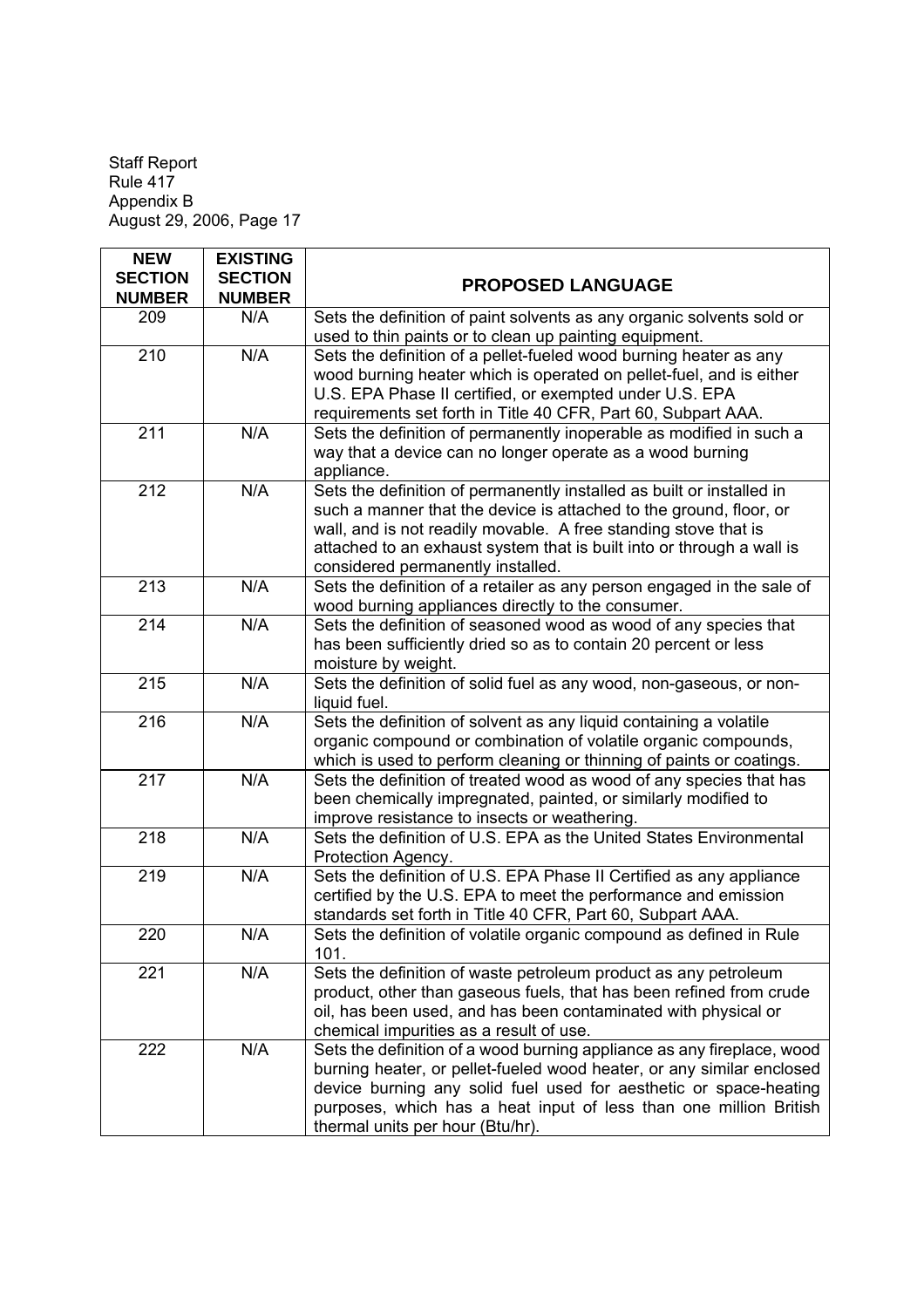Staff Report Rule 417 Appendix B August 29, 2006, Page 18

| <b>NEW</b>                      | <b>EXISTING</b>                 |                                                                                                                                                                                                                                                 |
|---------------------------------|---------------------------------|-------------------------------------------------------------------------------------------------------------------------------------------------------------------------------------------------------------------------------------------------|
| <b>SECTION</b><br><b>NUMBER</b> | <b>SECTION</b><br><b>NUMBER</b> | <b>PROPOSED LANGUAGE</b>                                                                                                                                                                                                                        |
| 223                             | N/A                             | Sets the definition of a wood burning heater as an enclosed, wood<br>burning appliance capable of, and intended for space heating as<br>described in Title 40 CFR Section 60.531.                                                               |
| 301.1                           | N/A                             | Prohibits the sale or installation of any wood burning appliance that<br>is not U.S. EPA Phase II certified, a pellet-fuel stove, a masonry<br>heater, or capable of meeting the emissions standards in 40 CFR<br>60, Subpart AAA.              |
| 301.2                           | N/A                             | Prohibits the sale or installation of any used, working wood burning<br>appliance that does not meet the requirements of 301.1                                                                                                                  |
| 301.3                           | N/A                             | Requires retailers to distribute wood burning information with the<br>sale of each wood burning appliance.                                                                                                                                      |
| 302                             | N/A                             | Requires installation and operation of wood burning appliances to<br>manufacturer's specifications. States that previously certified stoves<br>modified out of manufacturer's specifications are not considered<br>U.S. EPA Phase II certified. |
| 303                             | N/A                             | Requires wood advertised as "dry" or "seasoned" to have a moisture<br>content of 20 percent or less.                                                                                                                                            |
| 304                             | N/A                             | Prohibits burning of materials not intended for use as fuel by the<br>manufacturer in new or existing wood burning appliances.                                                                                                                  |
| 401                             | N/A                             | Requires manufacturers to demonstrate, upon request, that<br>appliances subject to 301 meets the standards set forth in Title 40<br>CFR, Part 60, Subpart AAA.                                                                                  |
| 501.1                           | N/A                             | Sets the test for air-to-fuel ratio as EPA Test Method 28A.                                                                                                                                                                                     |
| 501.2                           | N/A                             | Sets the test for moisture content as ASTM Test Method D 4442-92.                                                                                                                                                                               |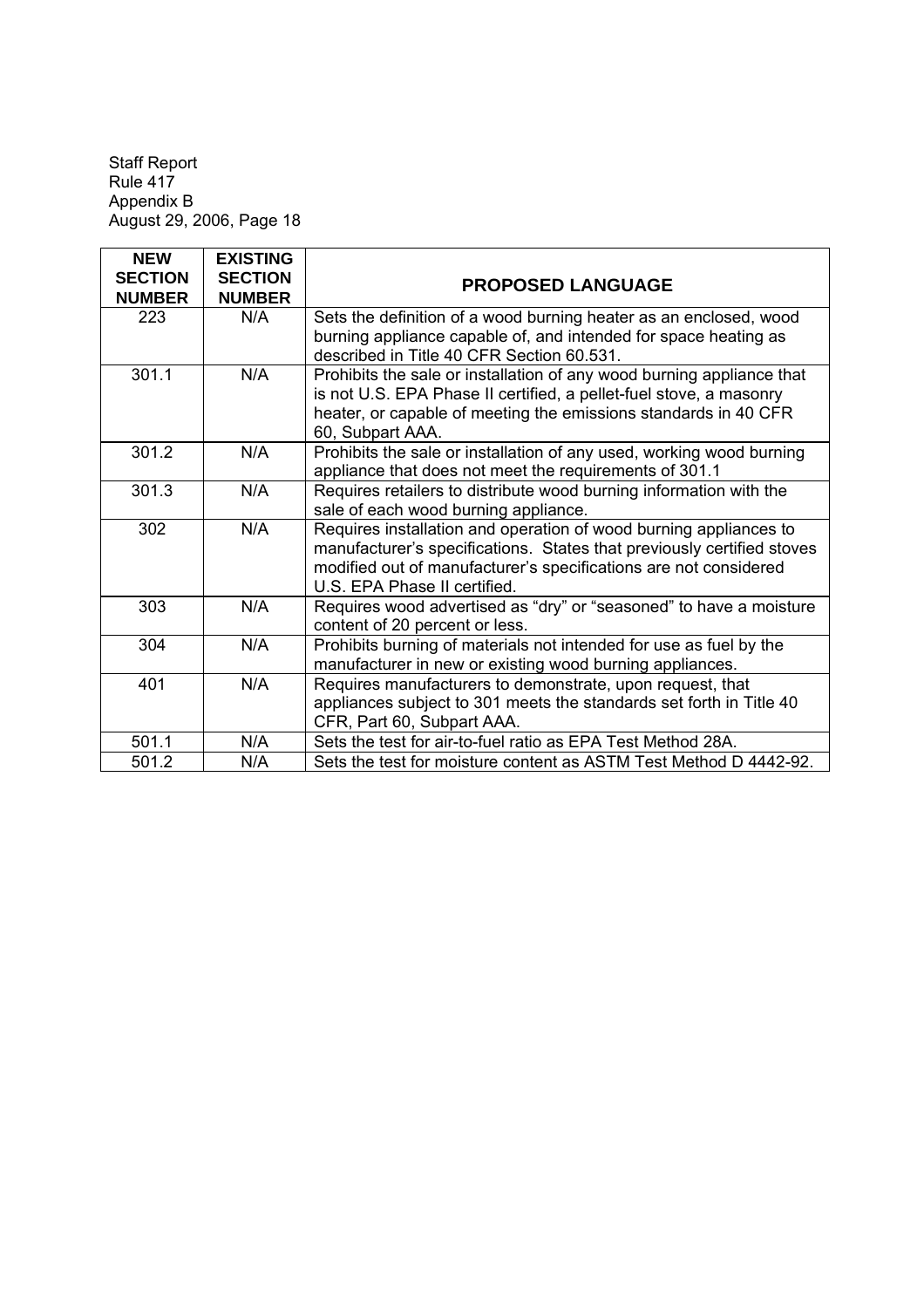Staff Report Rule 417 Appendix C August 29, 2006, Page 19

# **Appendix C**

# **Measures Adopted by Other Districts**

| <b>District</b>                                                                                                          | Rule(s)<br><b>Number</b> | <b>Control Measure</b>                                                                                                                                                                                                                                                                                                                                                                                                                                                                                                                                                                                                                                                                                                                                                                                                                                                                   |
|--------------------------------------------------------------------------------------------------------------------------|--------------------------|------------------------------------------------------------------------------------------------------------------------------------------------------------------------------------------------------------------------------------------------------------------------------------------------------------------------------------------------------------------------------------------------------------------------------------------------------------------------------------------------------------------------------------------------------------------------------------------------------------------------------------------------------------------------------------------------------------------------------------------------------------------------------------------------------------------------------------------------------------------------------------------|
| San Joaquin<br><b>Valley Unified</b><br><b>Air Pollution</b><br><b>Control District</b>                                  | Rule<br>4901             | Retailer Public Information and Mandatory Curtailment<br>No new wood stove or wood burning fireplace insert unless it is<br>EPA Phase II certified or is a pellet-fueled wood burning heater<br>Upon sale or transfer of real property each wood burning heater<br>must be EPA Phase II certified, a pellet fueled wood burning<br>heater, permanently rendered inoperable, or removed.<br>No wood burning fireplaces in new residential development with<br>density greater than 2 dwelling units per acre. No more than 2<br>EPA Phase II certified wood burning heaters per acre in new<br>development with density of $\geq$ 3 dwelling units per acre. No more<br>than 1 wood burning fireplace or wood burning heater per dwelling<br>unit in any new development with density $\leq 2$ dwelling units per<br>acre.<br>Wood moisture content of 20% or less for seasoned wood, and |
| Yolo-Solano<br><b>Air Quality</b><br>Management<br><b>District</b>                                                       | Rule<br>2.40             | <b>Prohibited Fuel Types</b><br><b>Retailer Public Information</b><br>No new wood heating device unless it is EPA Phase II certified or<br>equivalent (includes fireplaces)<br>Wood moisture content of 20% or less for seasoned wood, and<br><b>Prohibited Fuel Types</b>                                                                                                                                                                                                                                                                                                                                                                                                                                                                                                                                                                                                               |
| <b>Great Basin</b><br><b>Unified Air</b><br><b>Pollution</b><br><b>Control District</b><br>- Town of<br>Mammoth<br>Lakes | Rule<br>431              | Pollution Reduction Education Program and Mandatory<br>Curtailment<br>No new solid fuel burning appliance unless it is EPA Phase II<br>certified (includes any fireplace or wood heater)<br>Upon sale or transfer of a majority interest in any real property<br>existing non-certified solid fuel appliances shall be replaced,<br>removed, or rendered inoperable<br>No more than 1 solid fuel appliance in any dwelling or<br>nonresidential property                                                                                                                                                                                                                                                                                                                                                                                                                                 |
| Tehama<br><b>County Air</b><br>Pollution<br><b>Control District</b>                                                      | Rule<br>4:27             | <b>Voluntary Curtailment</b><br>No new wood heating device unless it is EPA Phase II certified<br>(does not include fireplaces) and Fireplaces in new construction<br>must either use EPA Phase II certified insert or meet <7.5<br>grams/hour of total particulate matter<br><b>Prohibited Fuel Types</b>                                                                                                                                                                                                                                                                                                                                                                                                                                                                                                                                                                               |
| <b>Feather River</b><br><b>Air Quality</b><br>Management<br><b>District</b>                                              | Rule<br>3.17             | <b>Voluntary Curtailment</b><br>No new wood heating device unless it is EPA Phase II certified<br>(does not include fireplaces and wood cook stoves)                                                                                                                                                                                                                                                                                                                                                                                                                                                                                                                                                                                                                                                                                                                                     |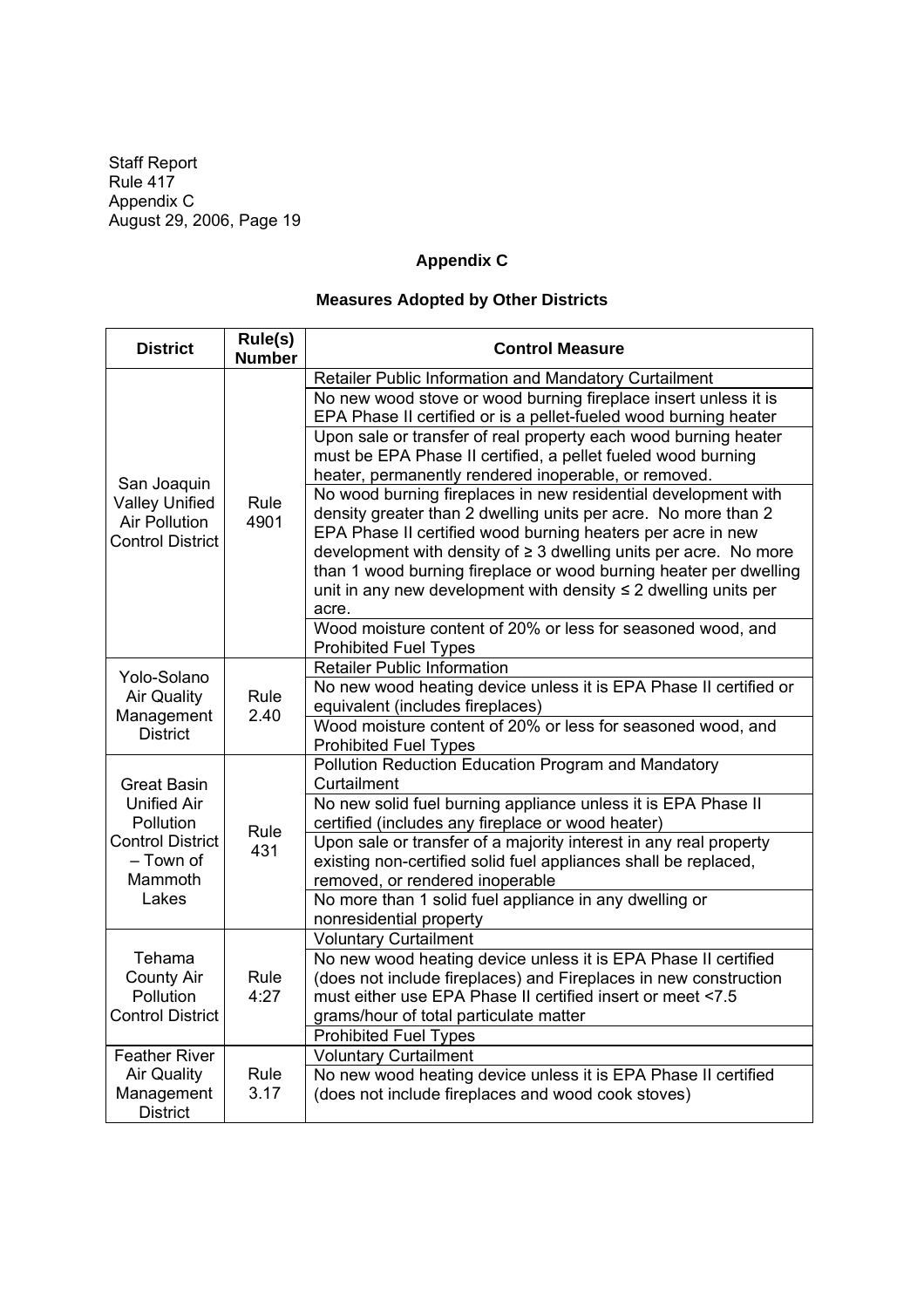Staff Report Rule 417 Appendix C August 29, 2006, Page 20

| <b>District</b>                                                                                               | Rule(s)<br><b>Number</b>                                                                                                                                                                                                                                                                                                           | <b>Control Measure</b>                                                                                                                                                                                                                                                                                                                                                                                                                                                                                                                                                                                                                                                                                                                                                                                            |
|---------------------------------------------------------------------------------------------------------------|------------------------------------------------------------------------------------------------------------------------------------------------------------------------------------------------------------------------------------------------------------------------------------------------------------------------------------|-------------------------------------------------------------------------------------------------------------------------------------------------------------------------------------------------------------------------------------------------------------------------------------------------------------------------------------------------------------------------------------------------------------------------------------------------------------------------------------------------------------------------------------------------------------------------------------------------------------------------------------------------------------------------------------------------------------------------------------------------------------------------------------------------------------------|
| <b>Placer County</b><br><b>Air Pollution</b><br>Rule<br><b>Control District</b><br>225<br>for Squaw<br>Valley | No new wood heating device unless it is Oregon certified or <9<br>grams/hour for noncatalytic or <4 grams/hour for catalytic (does not<br>include fireplaces)                                                                                                                                                                      |                                                                                                                                                                                                                                                                                                                                                                                                                                                                                                                                                                                                                                                                                                                                                                                                                   |
|                                                                                                               | Installation and use of wood fired appliances (excludes fireplaces)<br>shall be limited to one certified appliance per commercial or single<br>family residential structure approved after 7/1/86, and wood fired<br>appliances or fireplaces shall not be used in multiple unit<br>residential developments approved after 7/1/86 |                                                                                                                                                                                                                                                                                                                                                                                                                                                                                                                                                                                                                                                                                                                                                                                                                   |
| Shasta County<br><b>Air Quality</b><br>Management<br><b>District</b>                                          | Rule<br>3:23                                                                                                                                                                                                                                                                                                                       | <b>Voluntary Curtailment</b><br>No new wood heating device unless it is EPA Phase II certified<br>(does not include fireplaces and wood cook stoves) and Fireplaces<br>in new construction must either use EPA Phase II certified insert or<br>meet <7.5 grams/hour of total particulate matter<br><b>Prohibited Fuel Types</b>                                                                                                                                                                                                                                                                                                                                                                                                                                                                                   |
| San Luis<br><b>Obispo County</b><br><b>Air Pollution</b><br><b>Control District</b>                           | Rule<br>504                                                                                                                                                                                                                                                                                                                        | Retailer Public Information and Voluntary Curtailment<br>No new wood heating device unless it is EPA Phase II certified<br>(includes fireplaces)<br>Wood moisture content of 20% or less for seasoned wood, and<br><b>Prohibited Fuel Types</b>                                                                                                                                                                                                                                                                                                                                                                                                                                                                                                                                                                   |
| <b>Glenn County</b><br><b>Air Pollution</b><br><b>Control District</b>                                        |                                                                                                                                                                                                                                                                                                                                    | <b>Voluntary Curtailment</b><br>No new wood heating device unless it is EPA Phase II certified<br>(does not include fireplaces) and Fireplaces in new construction<br>must either use EPA Phase II certified insert or meet <7.5<br>grams/hour of total particulate matter<br><b>Prohibited Fuel Types</b>                                                                                                                                                                                                                                                                                                                                                                                                                                                                                                        |
| <b>Butte County</b><br><b>Air Quality</b><br>Management<br><b>District</b>                                    | Rule<br>207                                                                                                                                                                                                                                                                                                                        | <b>Retailer Public Information</b><br>No new wood heating device unless it is EPA Phase II certified<br>(includes fireplaces)<br><b>Prohibited Fuel Types</b>                                                                                                                                                                                                                                                                                                                                                                                                                                                                                                                                                                                                                                                     |
| City of<br>Sebastopol                                                                                         | Chapter<br>15.70                                                                                                                                                                                                                                                                                                                   | <b>Education Program and Voluntary Curtailment</b><br>No new wood heating device unless it is EPA Phase II certified or<br>is a pellet-fueled appliance or is a dedicated gas log fireplace or<br>gas stove (includes fireplaces)<br>Remove or replace non-certified units when interior remodel or<br>renovation requires a building permit, the work exceeds \$3500,<br>and the work is in the same room as the unit, and Effective June 1,<br>2005, it unlawful to use non-certified wood heaters within the City<br>of Sebastopol except in the case of hardship. Effective June 1,<br>2007 non-certified wood heaters are no longer allowed for hardship<br>cases which are sole source of heat, a temporary source of heat,<br>or an inadequate alternative source of heat.<br><b>Prohibited Fuel Types</b> |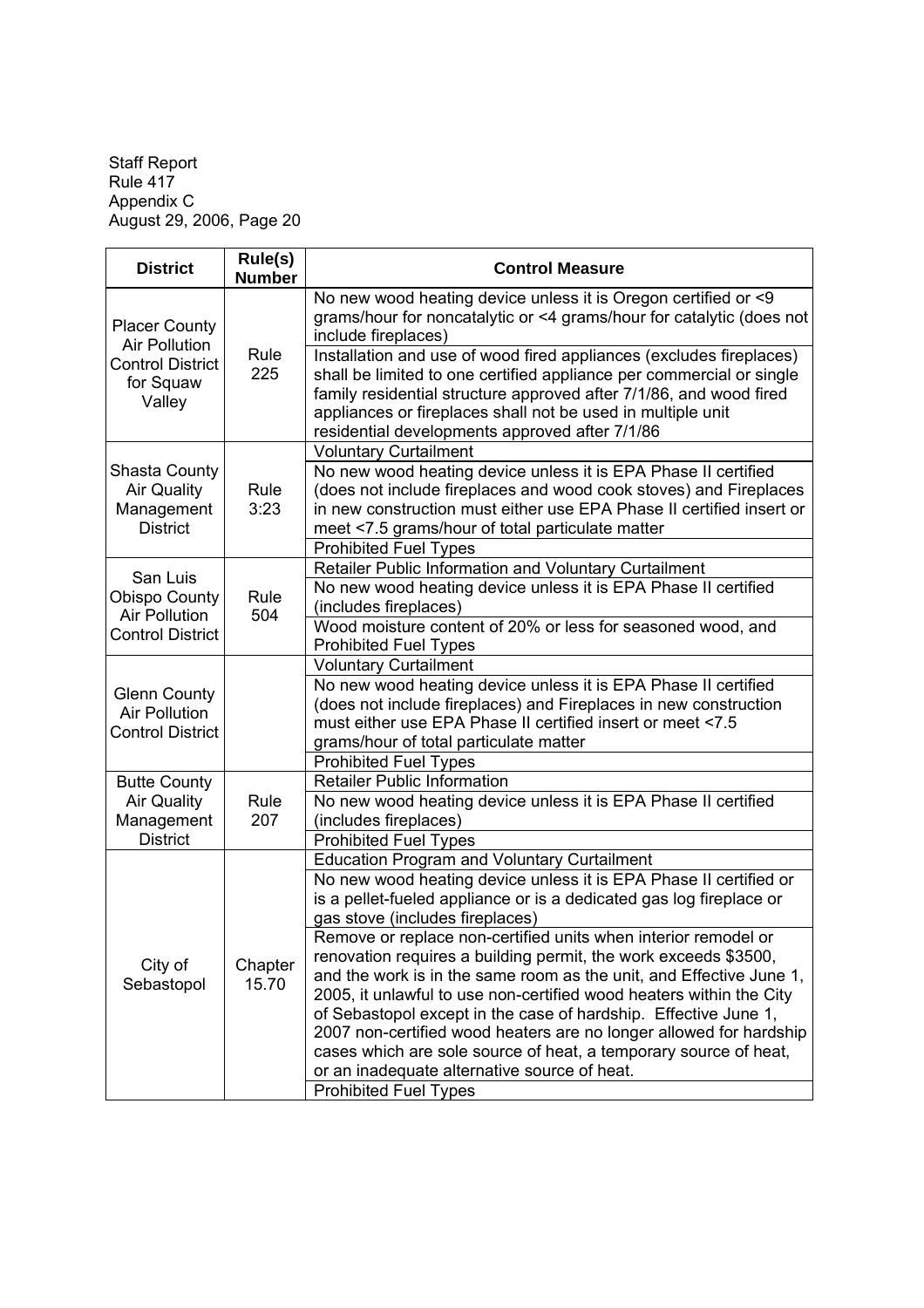Staff Report Rule 417 Appendix C August 29, 2006, Page 21

| <b>District</b>                                         | Rule(s)<br><b>Number</b> | <b>Control Measure</b>                                                                                                                   |
|---------------------------------------------------------|--------------------------|------------------------------------------------------------------------------------------------------------------------------------------|
| Kern County<br>Air Pollution<br><b>Control District</b> |                          | <b>Retailer Public Information</b>                                                                                                       |
|                                                         | Rule<br>416.1            | No new wood heating device unless it is EPA Phase II certified<br>(does not include fireplaces)                                          |
|                                                         |                          | No person shall install a wood burning fireplace in a new<br>residential subdivision which will consist of 20 or more dwelling<br>units. |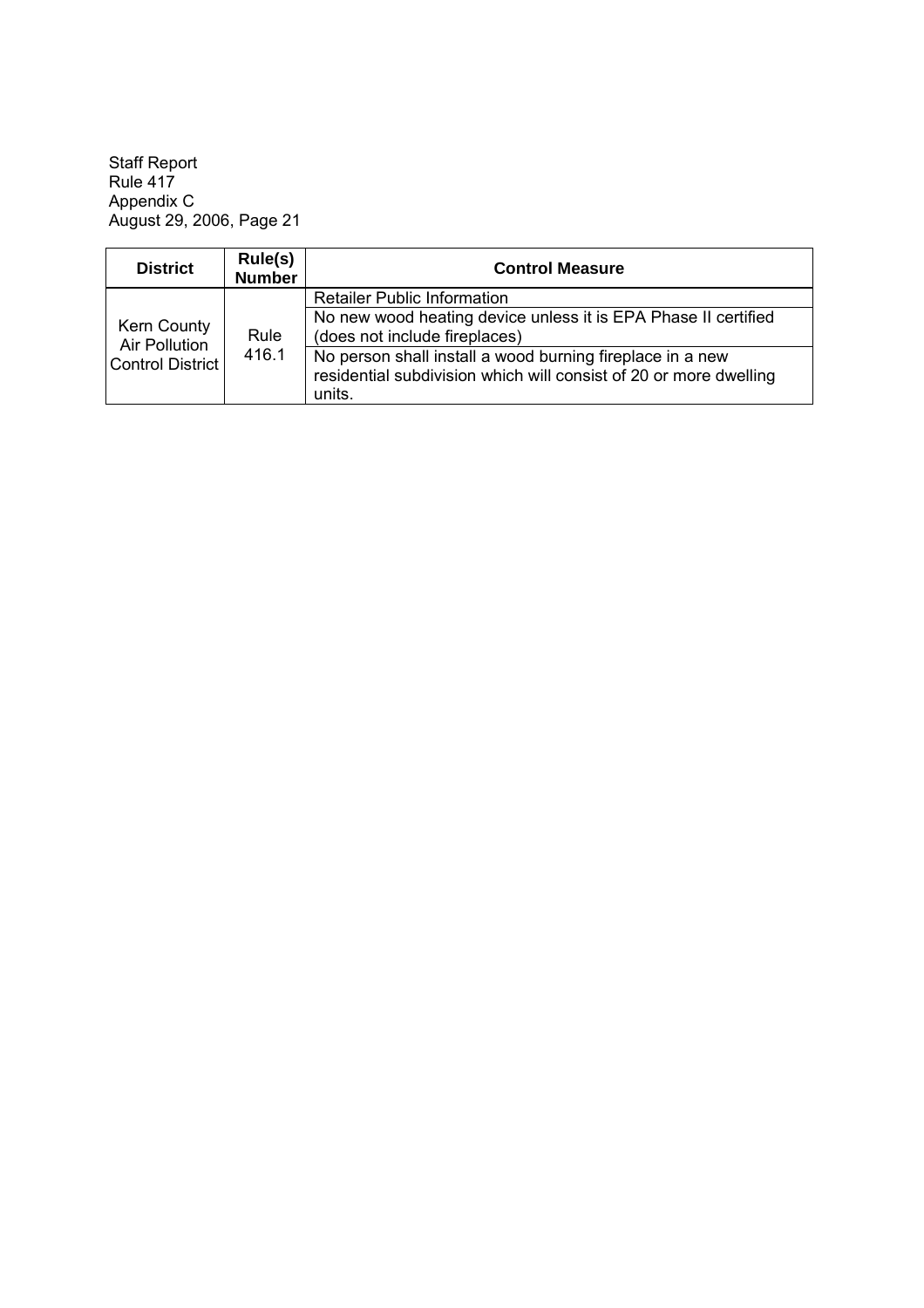Staff Report Rule 417 Appendix D August 29, 2006, Page 22

# **Appendix D**

### **Rule 417, Wood Burning Appliances**

### **Emissions Calculations and Cost Analysis**

The baseline emissions for new units being constructed are based on historical usage patterns. Emissions are calculated as follows:

Emissions = (Number of Homes Built) x (fraction of homes w/ fireplaces) x (fraction of homes w/ fireplaces that burn) x (Average amount of wood burned per home) x ( $EF_{burning}$ )

The emissions for both cord wood burning and manufactured logs are calculated for the total emissions.

The reduction in emissions is calculated for the different compliance options. The emissions for aesthetic use are based on matching the burn time for fires that would have been lit. The burn time is calculated as

Burn Time = (Total amount of wood that would have been burned)  $\div$  (Burn Rate of wood)

The emissions for the controlled burning are calculated as

New Emissions<sub>aesthetic</sub> = (Burn time)  $x$  (EF<sub>controlled burning by time</sub>)

The emissions for heating use are based on matching the useable heat that would have been generated by the fires lit. The amount of heat generated is calculated as

Heat Output = (Total amount of wood that would have been burned) x (Heat content of Wood) x (Thermal Efficiency of Fireplace)

The emissions for the controlled burning are calculated as

New Emissions<sub>heat</sub> = [(Heat Output ÷ Thermal Efficiency<sub>controlled burning</sub>) ÷ (Heat content of Wood)] x  $(EF_{\text{controlled burning by time}})$ 

The total emissions reduction is based on the percentage of each compliance method used. The District has assumed compliance percentages for the purposes of calculating emissions and costs. The emissions reduction is calculated as

Emissions Reduction = (Emissions)  $-$  [(New Emissions<sub>certified stove aesthetic</sub> x fraction of adoption) + (New Emissions<sub>certified stove heat</sub> x fraction of adoption) + (New Emissions<sub>NG</sub>  $a_{\text{esthetic}}$  x fraction of adoption) + (New Emissions<sub>NG heat</sub> x fraction of adoption)+ (New Emissions<sub>electric aesthetic</sub> x fraction of adoption) + (New Emissions<sub>electric heat</sub> x fraction of adoption)]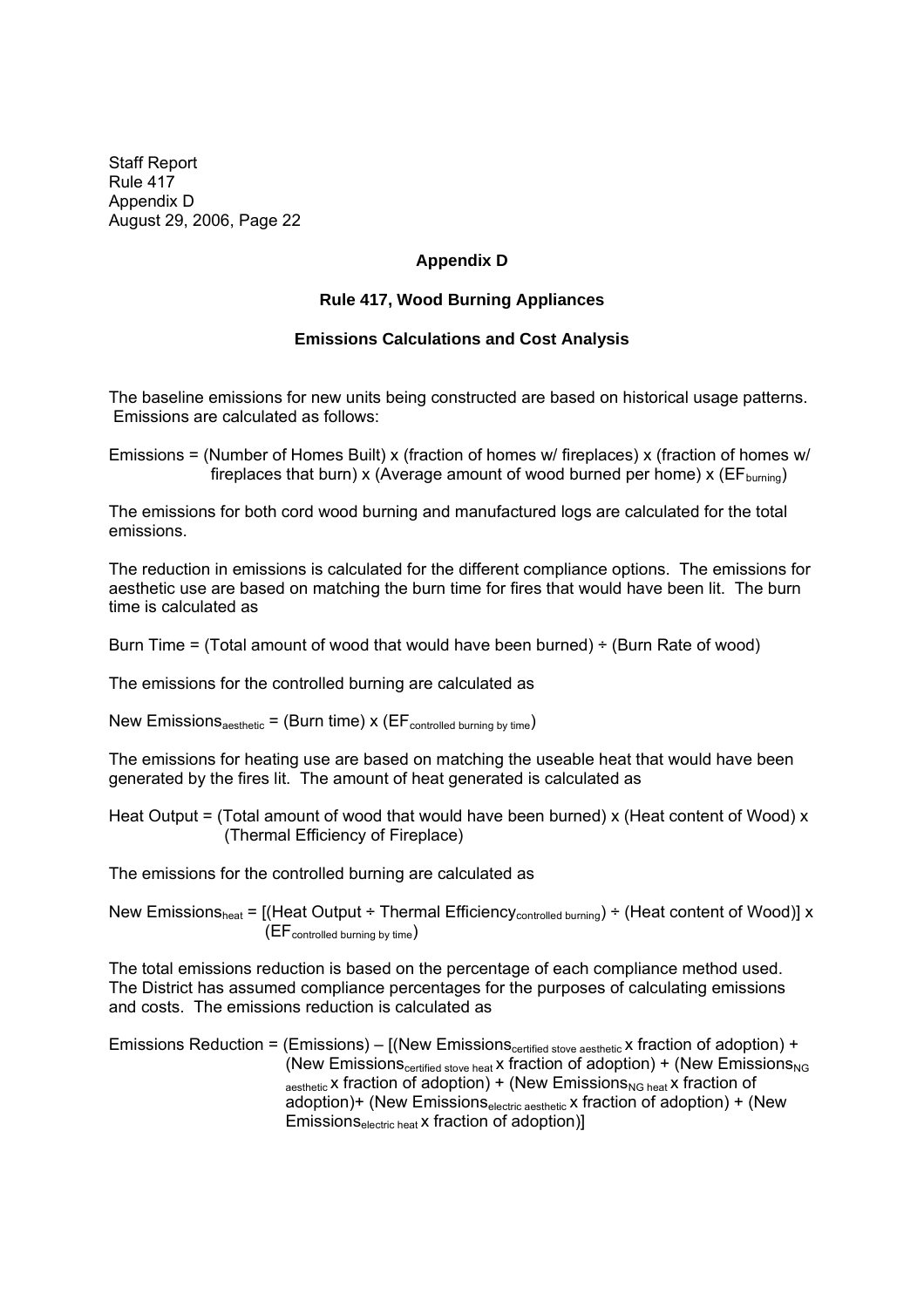The cost for compliance with this rule is the difference between the added cost of installation of the equipment to comply with the rule and the saving due to reduced fuel usage. The cost of installation is the additional cost of the equipment over a traditional fireplace, taking into account the different percentage of each type of unit to be installed. The total cost of all the units installed is amortized over the expected life of the unit, which is estimated at 15 years, using the capital recovery equation. A 7% interest rate is assumed in the equation and the assumption will be made that the equation has no salvage value at the end of the fifteen-year cycle.

| <b>Annualized Capital Cost:</b> |   | $=$ $-$ | $[P * i(l+1)^n]/[(l+1)^n-1]$ |
|---------------------------------|---|---------|------------------------------|
| Where:<br>А                     |   |         | <b>Annual Cost</b>           |
|                                 | P |         | <b>Present Value</b>         |
|                                 |   | $=$     | Interest Rate (7%)           |
|                                 | n | =       | Equipment Life (15 years)    |
|                                 |   | A       |                              |

The fuel cost savings for the compliant equipment is calculated as the difference between the cost of wood for traditional fireplaces and the cost of fuel for the compliant options. The cost of wood includes the fact that a percentage of wood is obtained at no cost. The cost of NG includes the assumption that the NG heater will not be fired at full capacity for aesthetic use due to the increased heat output. There is no cost assumed for aesthetic use of electric fireplaces, since they are basically light appliances in that capacity. The cost savings is calculated as

Cost Savings = (Total amount of wood that would have been burned x cost of wood)  $-$  [(Cost of  $Wood<sub>certified</sub> stove aesthetic X fraction of adoption) + (Cost of Wood<sub>certified</sub> stove heat X)$ fraction of adoption) + (Cost of  $NG<sub>aesthetic</sub>$  x fraction of adoption) + (Cost of  $NG<sub>heat</sub>$  x fraction of adoption)+ (Cost of Electricity  $_{heat}$  x fraction of adoption)]

The total cost is

Total Cost = (Annualized Capital Cost) (Cost Savings)

The cost effectiveness of the rule is

Cost Effectiveness = (Total Cost) ÷ (Emissions Reduction)

The variables used and the calculations are summarized in the following tables: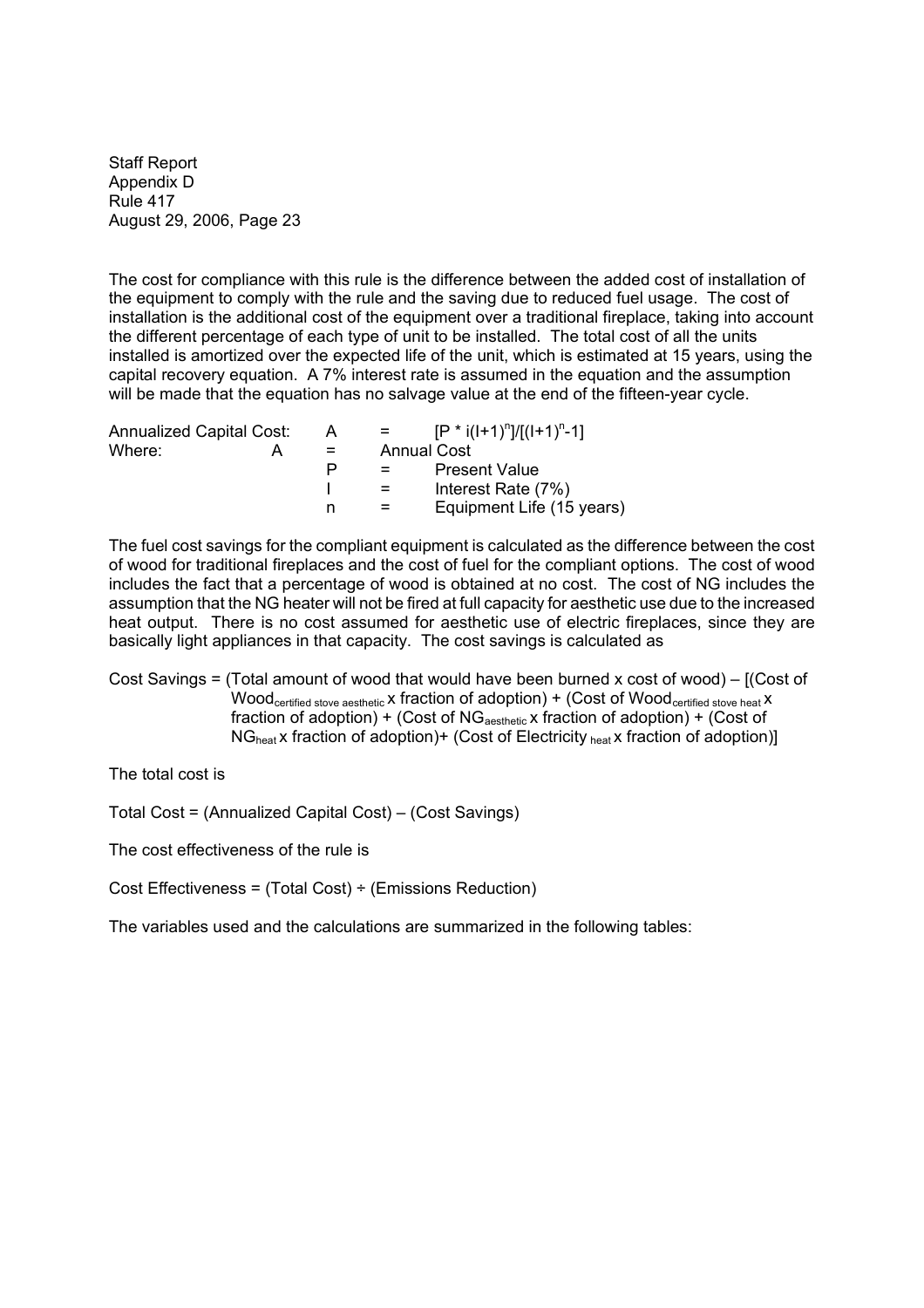| <b>Wood Burning Statistics &amp; Information</b>              |                           |                                            |                                  |  |
|---------------------------------------------------------------|---------------------------|--------------------------------------------|----------------------------------|--|
| <b>Information</b>                                            |                           |                                            | <b>Source</b>                    |  |
|                                                               |                           |                                            |                                  |  |
| <b>New Residence Construction</b>                             |                           | 20000 Units per year                       | Nevin, 2006                      |  |
| <b>Total Residences</b>                                       | 502142 Units              |                                            | SACOG Projections 12/16/04       |  |
|                                                               |                           |                                            |                                  |  |
| % of Homes w/ fireplace                                       | 39%                       |                                            | <b>Houck, 2003</b>               |  |
| % of Homes w/ fireplace that burn wood                        | 71%                       |                                            | <b>Houck, 2003</b>               |  |
| % of Homes w/ fireplace that burn Manufactured logs           | 35%                       |                                            | <b>Houck, 2003</b>               |  |
| % of New Home w/fireplace installing NG                       | 60%                       |                                            | John Crouch, HPBA                |  |
|                                                               |                           |                                            |                                  |  |
| Average Wood Usage Per Household that burns wood              |                           | 0.92 cord/home                             | Houck, 2003                      |  |
| Average Manufactured Log Use Per Household that<br>burns wood |                           | 19 Log/yr                                  | Houck, 2003                      |  |
|                                                               |                           |                                            |                                  |  |
| Percent of Wood that is Purchased                             | 51.4%                     |                                            | <b>Houck, 2003</b>               |  |
|                                                               |                           |                                            |                                  |  |
| Heating Value of Wood                                         | 6,050 Btu/lb              |                                            | Representative of Certifed Units |  |
| <b>Heating Value of Manufactured Log</b>                      | 15,700 Btu/lb             |                                            | Houck, Wax-Sawdust Firelogs      |  |
|                                                               |                           |                                            |                                  |  |
| Uncontrolled Fireplace EF                                     |                           | 34.6 Ib $PM_{10}$ /ton of wood $AP$ 42 1.9 |                                  |  |
| Controlled (non-catalytic) Fireplace EF                       |                           | 14.6 Ib $PM_{10}$ /ton of wood             | AP 42 1.10                       |  |
| Manufactured Log EF                                           |                           | 10.7 Ib $PM_{10}$ /ton of log              | Houck, Wax-Sawdust Firelogs      |  |
| NG PM10 EF                                                    |                           | 0.007 lb/MMBtu                             | AP 42 1.4                        |  |
|                                                               |                           |                                            |                                  |  |
| <b>Thermal Efficiency Fireplace</b>                           | 7%                        |                                            | <b>Houck, 1998</b>               |  |
| <b>Thermal Efficiency Certified Fireplace</b>                 | 63%                       |                                            | Representative of Certifed Units |  |
| Thermal Efficiency NG Fireplace                               | 75%                       |                                            | <b>Houck, 1998</b>               |  |
|                                                               |                           |                                            |                                  |  |
| Incremental Cost to install Certified Fireplace Insert        | \$2,500.00                |                                            | John Crouch, HPBA                |  |
| Incremental Cost to install NG Fireplace Insert               | \$<br>$\overline{500.00}$ |                                            | John Crouch, HPBA                |  |
| Incremental Cost to install Electric Fireplace                | \$<br>400.00              |                                            | John Crouch, HPBA                |  |
|                                                               |                           |                                            |                                  |  |
| Cost of Wood (per Cord)                                       | \$<br>215.00              |                                            | <b>Staff Survey</b>              |  |
| Cost of Manufactured Log (per Log)                            | \$<br>3.00                |                                            | <b>Staff Survey</b>              |  |
| Cost of NG (\$/MMBtu)                                         | \$<br>18.40               |                                            | <b>Staff Survey</b>              |  |
| Cost of Electricity (\$/kWh)                                  | \$<br>0.08                |                                            | <b>Staff Survey</b>              |  |
|                                                               |                           |                                            |                                  |  |
| Burn Rate of Wood in Fireplace                                | 6.60 lb/hr                |                                            | <b>Houck, 1998</b>               |  |
| Burn Rate of Manufactured Log in Fireplace                    |                           | 3.00 hr/log                                | Houck, Wax-Sawdust Firelogs      |  |
| Median Burn Rate Certified Fireplace Insert                   | 3.16 lb/hr                |                                            | Representative of Certifed Units |  |
| <b>Heat Input Rate NG Insert</b>                              | 30,000 BTU/hr             |                                            | <b>Staff Survey</b>              |  |
|                                                               |                           |                                            |                                  |  |
| Volume Cord of Wood (exluding void space)                     |                           | 79 ft3/cord                                | <b>EIIP</b>                      |  |
| Density of Pacific Hardwood                                   |                           | $24$ Ib/ft3                                | EllP                             |  |
| Weight of Manufacuted Log                                     |                           | 4.95 lb/log                                | Broderick, 2003                  |  |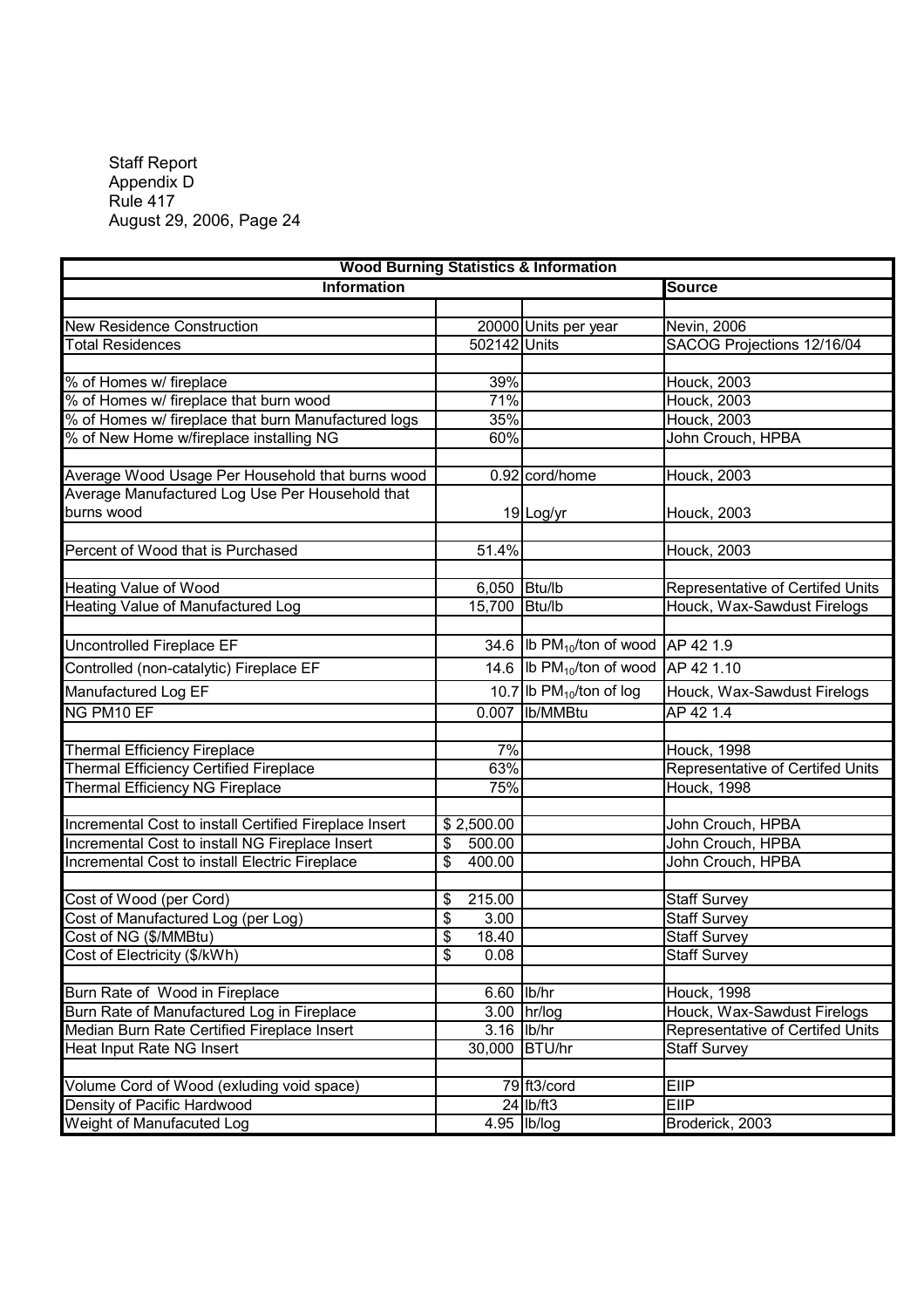Staff Report<br>Assessativ A p p endix  $\Box$ Rule 417 August 2 9, 2 006, P ageლ<br>2

| 419<br>ക        | (1.96)<br>ക        | 0.52<br>ക           | 11.25<br>မာ          |              | Overall Cost Effectiveness (\$/lb)       |
|-----------------|--------------------|---------------------|----------------------|--------------|------------------------------------------|
| 8,373.97<br>ക   | (3,929,99)<br>↔    | 1,034.92<br>ക       | 22,499.82<br>↮       |              | Overall Cost Effectiveness (\$/ton)      |
| 943%            | 100.0%             | 99.9%               | 854%                 |              | Percent Reduction                        |
|                 |                    |                     |                      |              |                                          |
| 158,943         | 4320               | 99279               | 55343                |              | €<br>Total Reduction (lb/)               |
| 9,553           | ▭                  | 90                  | 9463                 |              | issions (lb/yr)<br>Total Controlled Em   |
| 168,496         | 4320               | 99369               | 64806                |              | missions (lb/yr)<br>otal Uncontrolled E  |
|                 |                    |                     |                      |              |                                          |
| 8               | 216                | $\overline{6}$<br>ភ | 18.4                 |              | Unit Reduction (Ib/yr                    |
| ო               | o<br>O             | $\overline{0}$      | 32                   |              | sions (lb/yr)<br>Unit Controlled Emis    |
| 65              | 21.6               | 21.6                | $\frac{8}{21}$       |              | nissions (lb/yr)<br>Jnit Uncontrolled En |
|                 |                    |                     |                      |              |                                          |
| 665,491.45<br>↔ | (8,489,57)<br>↔    | 51, 373 15<br>↔     | 622,607.87<br>↔      |              | Total Cost                               |
|                 |                    |                     |                      |              |                                          |
|                 | (17, 273, 14)<br>↔ | (201, 154, 48)<br>↔ | (200, 851, 82)<br>↮  |              | Total Fuel                               |
|                 | (6, 954, 01)<br>ക  | (158, 641, 32)<br>↔ | (110, 300, 98)<br>ക  |              | Total Fuel (Heating)                     |
|                 | (10.319.13)<br>↔   | (42.513.17)<br>↔    | (90, 550, 84)<br>↔   |              | <b>Total Fuel (Aesthetic</b>             |
|                 |                    |                     |                      |              |                                          |
|                 | 878357<br>↔        | 252,52764<br>↔      | 823,459.69<br>↔      |              | ized, total<br>Capital Cost (Annual      |
|                 |                    |                     |                      |              |                                          |
| 20000           | នី                 | 4600                | 3000                 | 12200        | # total                                  |
| 100%            | $\frac{5}{6}$      | 23%                 | 15%                  | 61%          | ಸ್                                       |
|                 |                    |                     |                      |              |                                          |
| Total           | Electric Fireplace | Natural Gas Stove   | Certified Stove      | No fireplace | e Option<br>Expected Complianc           |
|                 |                    |                     |                      |              |                                          |
|                 | 44%                | Heating Use         |                      |              |                                          |
|                 | 9699               | Aesthetic Use       | 20000 Units per year |              | struction<br>New Residence Con           |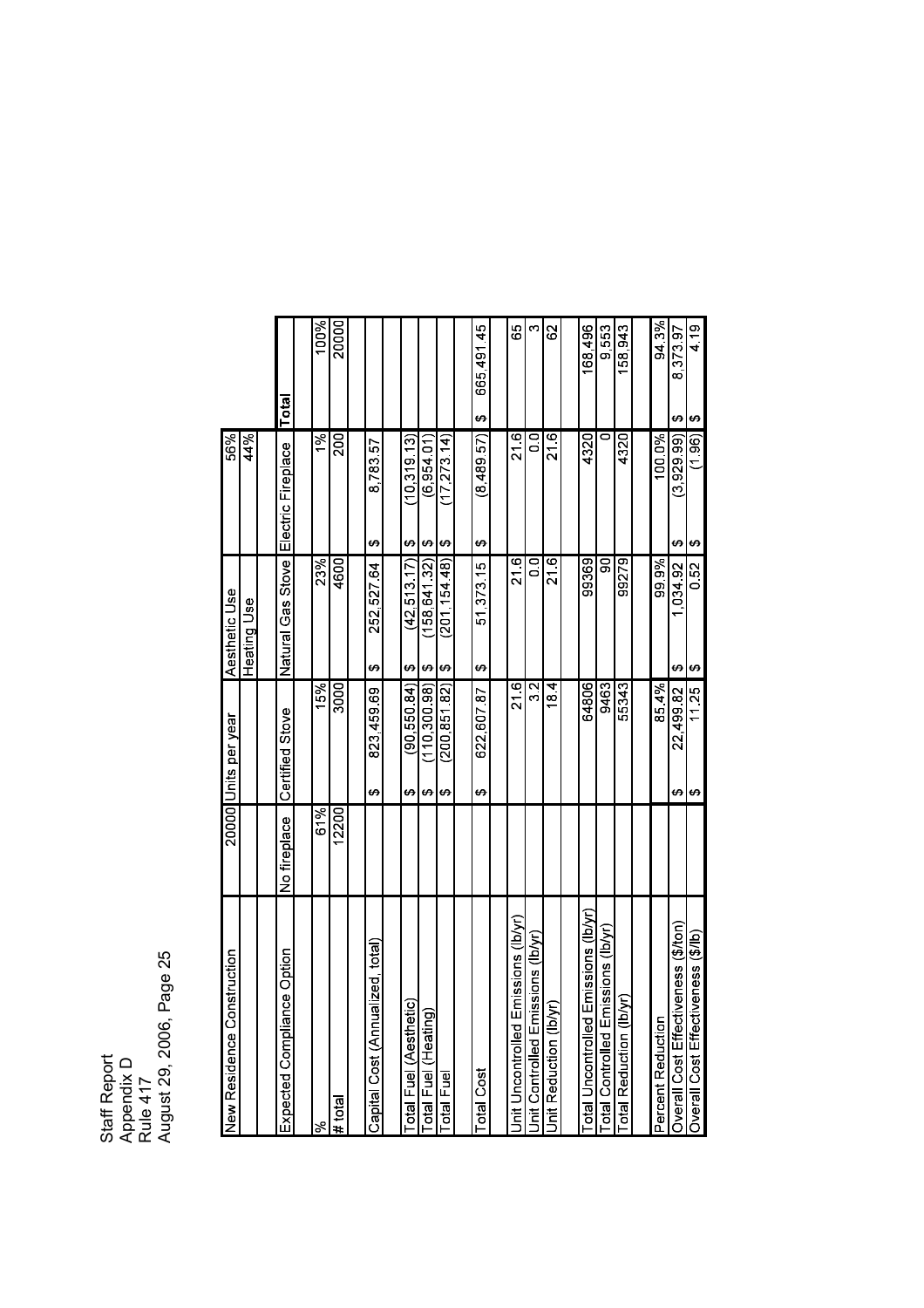# **Appendix E Public Comments**

# **Written Comments**

# **Hearth, Patio & Barbecue Association (HPBA) (August 2, 2006)**

| <b>Comment #1:</b> | The definition of a fireplace should be amended to include the<br>following alternatives: a burn rate over 5 kilograms per hour, or<br>over 800 kilograms in weight.                                                                                                                                                                                                                                                                                                                                                                                                                                                                                                            |
|--------------------|---------------------------------------------------------------------------------------------------------------------------------------------------------------------------------------------------------------------------------------------------------------------------------------------------------------------------------------------------------------------------------------------------------------------------------------------------------------------------------------------------------------------------------------------------------------------------------------------------------------------------------------------------------------------------------|
| <b>Response:</b>   | Staff has modified the definition of a fireplace to include the<br>alternatives.                                                                                                                                                                                                                                                                                                                                                                                                                                                                                                                                                                                                |
| <b>Comment #2:</b> | The definition of a masonry heater should be changed to include<br>the ASTM E 1602-03 definition.                                                                                                                                                                                                                                                                                                                                                                                                                                                                                                                                                                               |
| <b>Response:</b>   | Staff has modified the definition of a masonry fireplace to<br>reference ASTM E 1602-03.                                                                                                                                                                                                                                                                                                                                                                                                                                                                                                                                                                                        |
| <b>Comment #3:</b> | The definition of permanently inoperable is not germane to this<br>rule.                                                                                                                                                                                                                                                                                                                                                                                                                                                                                                                                                                                                        |
| <b>Response:</b>   | Permanently inoperable is an exemption condition from the<br>prohibition of sale for used appliances, and therefore needs to be<br>defined.                                                                                                                                                                                                                                                                                                                                                                                                                                                                                                                                     |
| <b>Comment #4:</b> | HPBA does not understand the nexus between the prohibition of<br>new fireplace installations and the woodsmoke problem in Del<br>Paso Manor. The staff report should also reflect that this rule will<br>have very little impact on production homes, since over 90% of the<br>new homes built in the county are currently constructed with gas<br>fireplaces.                                                                                                                                                                                                                                                                                                                  |
| <b>Response:</b>   | The purpose of this rule is not to reduce the woodsmoke only in<br>Del Paso Manor. Woodsmoke consists mostly of PM2.5, and can<br>exist throughout the county, and reductions are therefore targeted<br>county wide.<br>This rule will require that no new traditional fireplaces are installed<br>anywhere in the county in the future because these appliances<br>emit up to ten times more PM than an EPA Phase II Certified<br>appliance. Current building trends are subject to change. Part of<br>the current trend in new construction is due to other land use<br>efforts of the District and local jurisdictions. This rule also serves<br>to reinforce those efforts. |
| <b>Comment #5:</b> | Section 301.1(d) should be changed to include the possibility of                                                                                                                                                                                                                                                                                                                                                                                                                                                                                                                                                                                                                |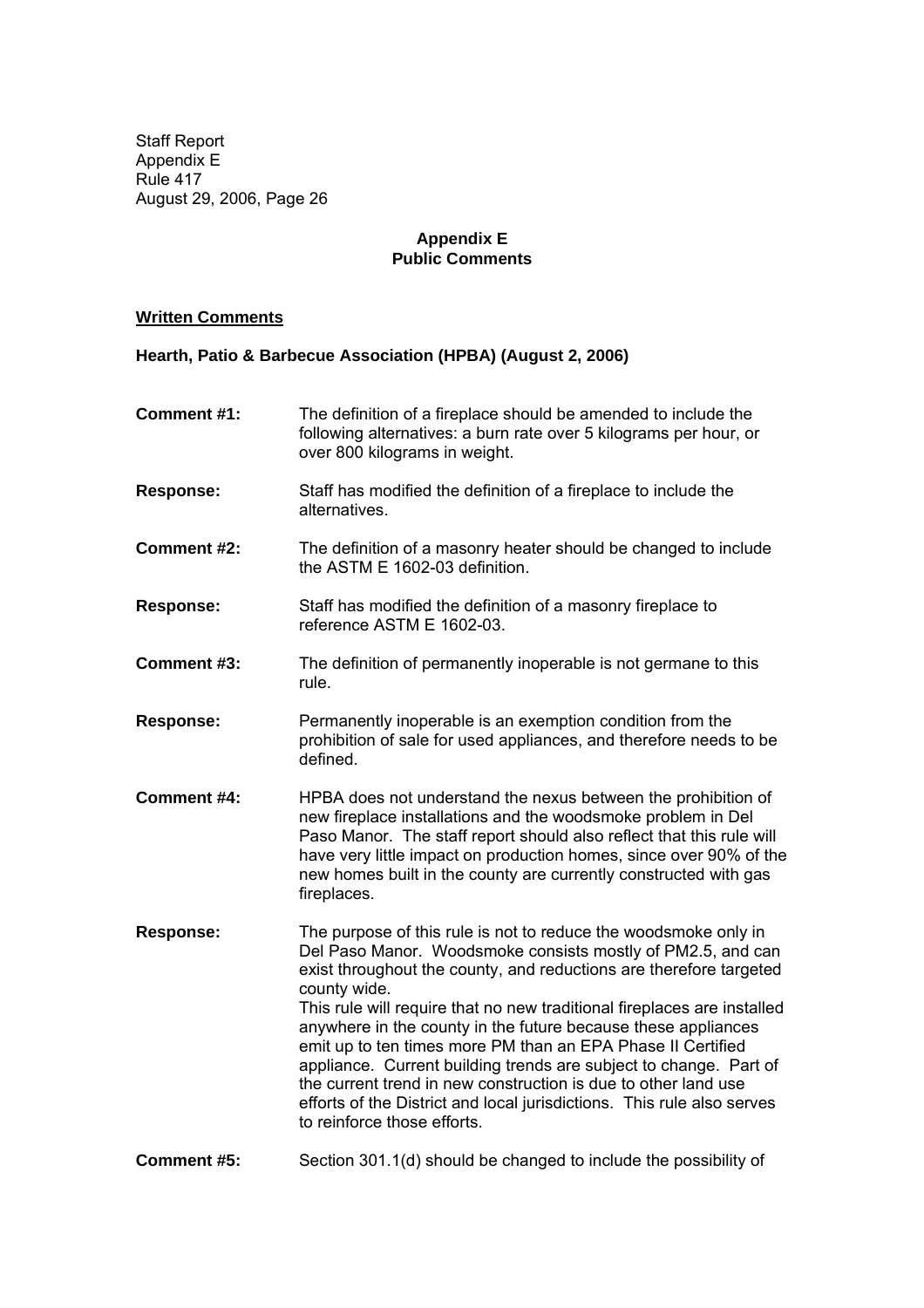including a new clean burning fireplace.

**Response:** While the staff is aware of the efforts to develop a clean burning fireplace standard, the standard is not currently available for evaluation. Staff therefore cannot recommend the inclusion of the standard in the rule at this time. When the standard is finalized, the staff will evaluate whether the rule should be reopened to include it.

- **Comment #6:** HPBA is concerned that section 301.2 encouraged consumers to "render permanently inoperable" all wood burning appliances. They suggest that the rule language focus this section on antique woodstoves.
- **Response:** The section noted does not require people to render permanently inoperable all wood burning appliances. This section is intended to prohibit all old used devices from being transferred or imported if they are capable of polluting Sacramento air in some new location. It will allow stoves, which may have visual appeal even if unused, to be sold or transferred. Therefore, it requires that upon sale, used non-certified devices be made permanently inoperable.
- **Comment #7:** HPBA is concerned that section 301.3 would force their retailers to find information to distribute. They also state that definitive information on proper sizing is not available.
- **Response:** The District will be producing and providing educational information for distribution. The requirements laid out in this section are for anyone who wishes to use other material. Staff has removed the sizing requirement.
- **Comment #8:** The requirement (Section 401) that a manufacturer submit information directly to the APCO is burdensome and duplicative.

**Response:** This requirement (Section 401) does not require all manufactures to submit information on all appliances. This requirement ensures that the District can obtain this information in the event that other means of compliance with standards (for example EPA Certification) is not otherwise available.

- **Comment #9:** HPBA supports regulations that encourage the removal and destruction of uncertified woodheaters. They regret that this rule does not address this issue more directly.
- **Response:** This rule only implements the first phase of control possible for residential wood burning. Additional rulemaking dealing with replacement of non-certified units upon sale of property is being considered. Additionally, the District encourages the removal and replacement of older devices, and is sponsoring a change-out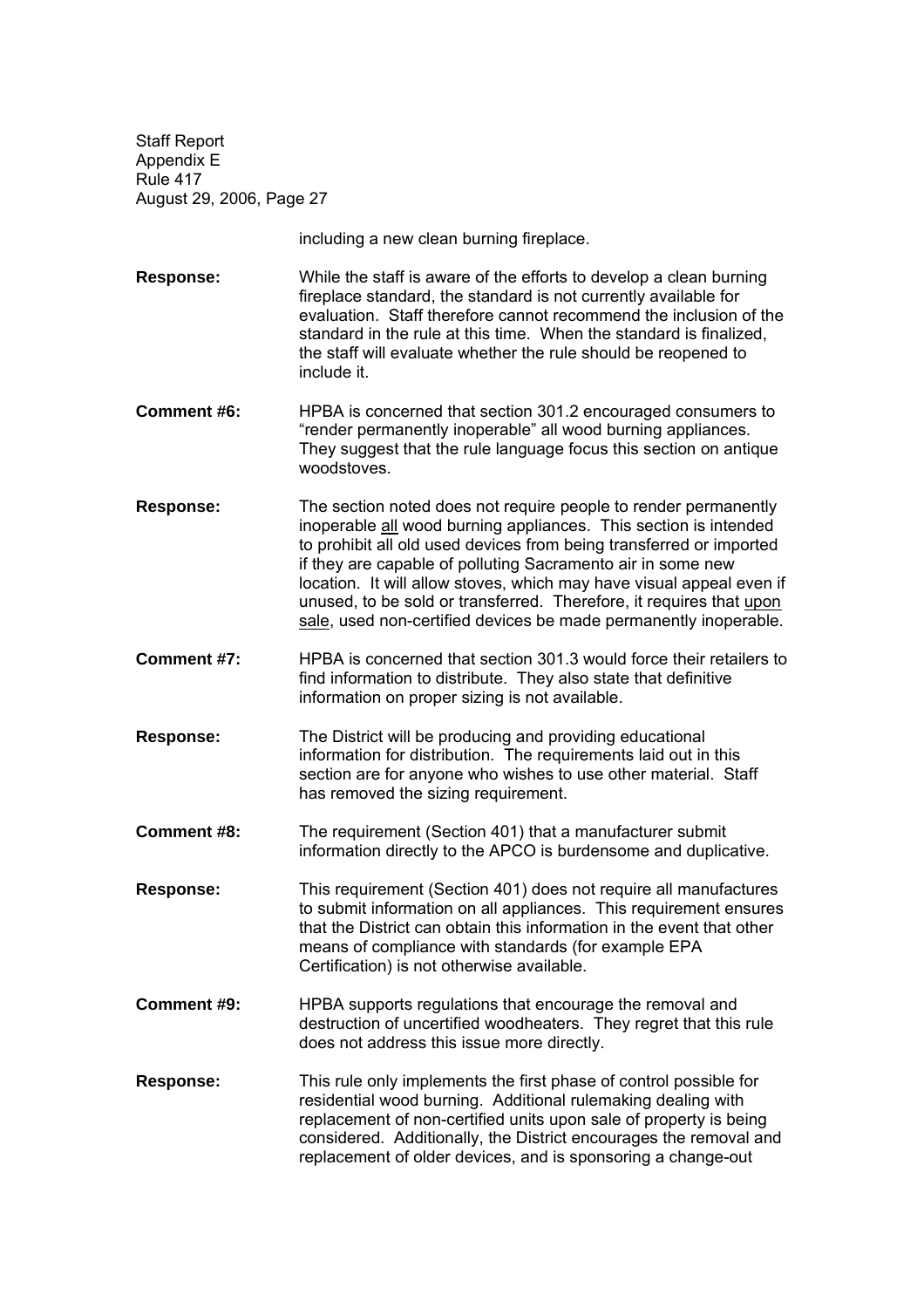program for uncertified devices, with monetary incentives.

- **Comment #10:** HPBA supports full enforcement of any provision of a rule, particularly as it pertains to seasonal retailers, such as large home centers.
- **Response:** The District will fully enforce all provisions of this rule, including the sales provision at seasonal retailers and large home centers.

### **Natural Pest Control and Firewood (NPC) (August 11, 2006)**

- **Comment #1:** The media will spread the message that the District has restricted the use of wood in homes and barbecues.
- **Response:** While the District cannot control the media, the District often has opportunities to respond to media requests. If given the opportunity, the District will convey the proper message.
- **Comment #2:** Wood is an abundant, local energy source that reduces dependence on foreign energy sources and has a net zero effect on carbon dioxide emissions. The District should include a statement of intent recognizing the contribution of wood to energy, and stating that the District is not intending to curtail the use of wood for heat or barbecues.
- **Response:** This rule does not prohibit the burning of wood. This rule does not affect cookstoves or portable barbecues. Staff is still evaluating other wood burning measures. This rule does not address carbon dioxide emissions.
- **Comment #3:** When I deliver seasoned wood to customers, many store them in ways that it will get wet when it rains. The District should compel homeowners to keep the wood dry.
- **Response:** Staff recognizes that wet wood can be an issue, and will work to educate and encourage the public to take steps to keep their wood dry. This rule does not include measures to prohibit burning wet wood, so a requirement to keep wood dry is not included.

### **Duraflame (August 14, 2006)**

**Comment #1:** Duraflame believes the estimate of an approximate 5% reduction in PM from wood smoke is overstated, in contrast to the San Joaquin Valley APCD estimate of 1-2% reduction.

**Response:** There is a key difference between Rule 417 and San Joaquin's rule that affect the different reductions. San Joaquin's rule still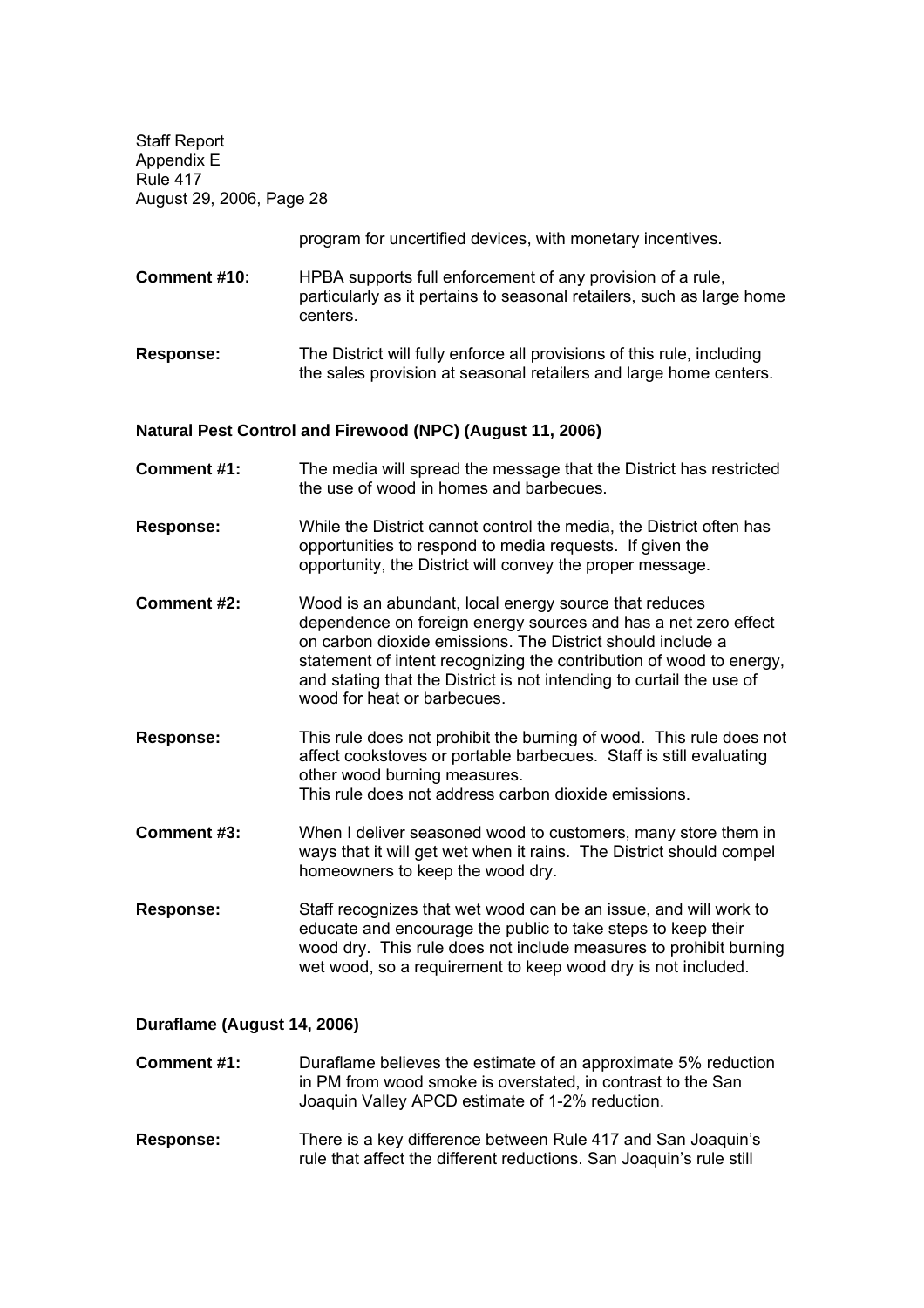> allows for the installation of traditional fireplaces, which would lead to a smaller reduction. Additionally, San Joaquin's calculations are based on the projected growth of the emissions inventory. The District's calculations are based on projected regional growth in housing construction and Sacramento specific surveys of wood burning use.

- **Comment #2:** The principal measure to ban installation of wood burning fireplaces in new homes is unnecessary and will have very little impact on reducing emissions from residential wood combustion.
- **Response:** Part of the purpose of this rule is to limit the growth of emissions from residential wood smoke. Given that the region will most likely be in non-attainment for the new Federal PM2.5 standard and is already in non-attainment for State PM2.5 standards, the District is pursuing all available particulate emissions reductions. Staff calculations estimate a yearly reduction 158,943 pounds of PM as result of this rule.
- **Comment #3:** Duraflame advocates implementing episodic controls first, then implementing new installation restrictions if needed.
- **Response:** The District is currently implementing a wintertime Spare the Air program for voluntary curtailment on the worst days, before the major provisions of this rule become active. Mandatory curtailment is being examined for possible implementation at a future date.
- **Comment #4:** Section 112 should be modified to specifically include manufactured firelogs.
- **Response:** The exemption in Section 112 applies to Section 304, which includes a prohibition of materials not intended by the manufacturer for use as solid fuel in a solid fuel burning appliance. Since manufactured firelogs are intended for use as fuel in a solid fuel burning device, Section 304 would not apply to them. Therefore, staff feels it is unnecessary to include this specific exemption.
- **Comment #5:** Section 301.1(d) should be changed to include the possibility of including the new clean burning fireplace.
- **Response:** See response to comment #5 from HPBA.
- **Comment #6:** Duraflame supports public awareness programs to educate citizens on how to reduce emissions from burning wood. Duraflame feels such information should include the use of manufactured logs as a cleaner burning method.
- **Response:** Staff is currently reviewing the studies, in particular the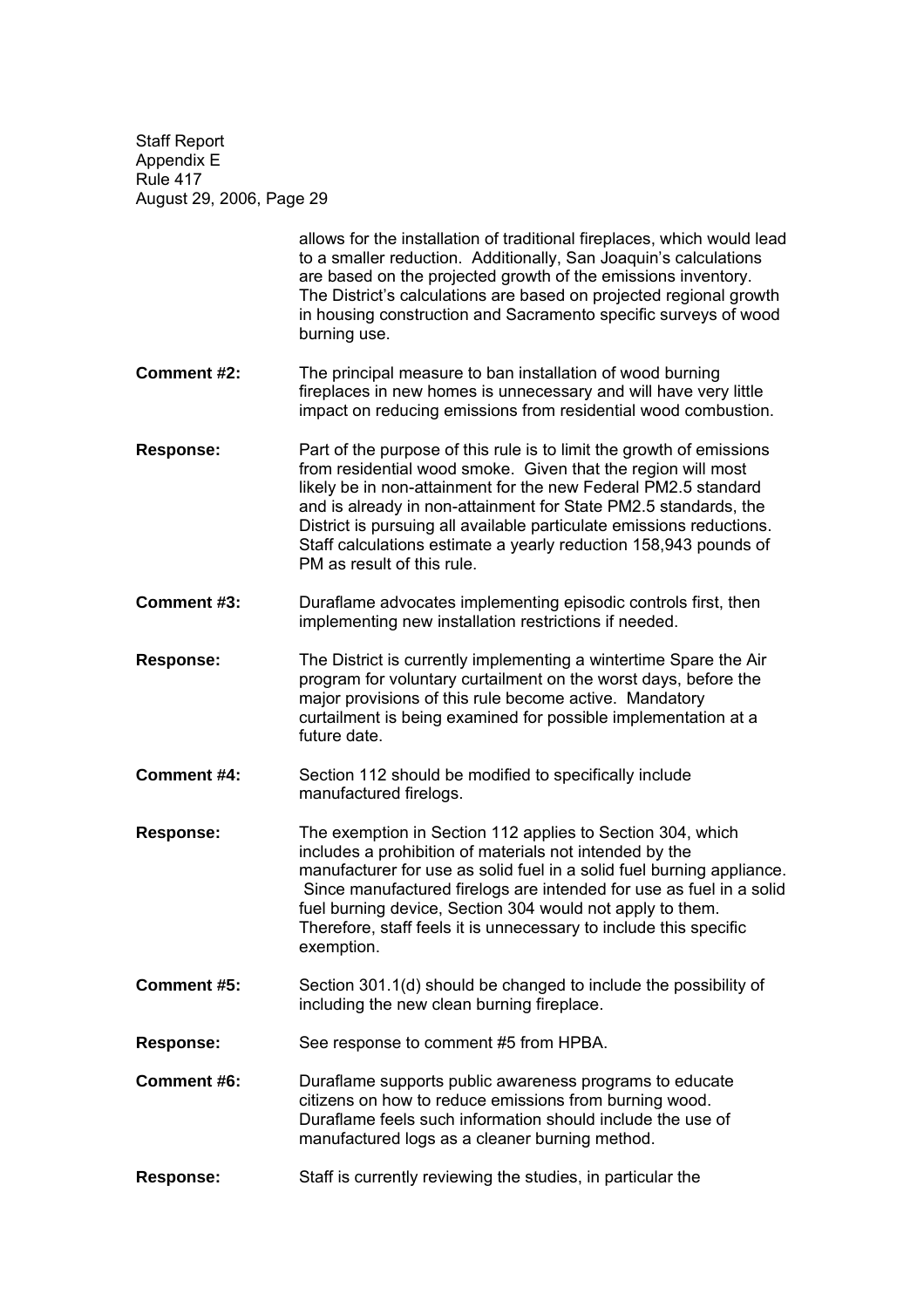> appropriateness of a comparison of a large wood fire versus one manufactured log, specifically to use in the Sacramento area, to estimate the relative benefits or adverse impacts from the use of manufactured logs. This effort is ongoing and the results will be reflected in public information made available six months after rule adoption.

**Comment #7:** Duraflame supports an episodic, two stage curtailment with an exemption for clean burning devices from a voluntary first stage curtailment.

**Response:** See response to comment #3 from Duraflame.

- **Comment #8:** Duraflame recommends a density restriction that would allow for the installation of some traditional fireplaces, as well as an exemption for any clean burning device.
- **Response:** There have not been studies to substantiate appropriate density level restrictions. Therefore, in order to achieve the maximum reduction from the ban of new installations of fireplaces, staff has recommended an effective density restriction of zero for traditional fireplaces. The rule as proposed does not include any type of density restrictions for the types of appliances allowed. Even without these provisions, the rule has relatively low cost compared to other District rules.Therefore, staff does not recommend use of density restrictions. This does not include any new clean burning fireplace standard that may arise in the future. See response to comment #5 from HPBA for further discussion.
- **Comment #9:** The District should consider the growth in greenhouse gases from the use of natural gas as a result of this rule. Has the District considered what a significant increase in natural gas use could do to strain supplies and the increased release of greenhouse gases?
- **Response:** Staff estimates natural gas use for this rule would increase by 12 MMscf per year, or approximately a 0.06% increase in residential natural gas use for Sacramento (based on installation of 4600 natural gas stoves in place of traditional fireplaces). On a useful heat basis, the use of wood in a traditional fireplace releases 2.3 times more  $CO<sub>2</sub>$ than natural gas.

### **Public Workshop Comments (August 14, 2006)**

- **Comment #1:** How will this rule be enforced, especially for things like seasoned wood and installation of devices?
- **Response:** Staff will be responsible for enforcement, including random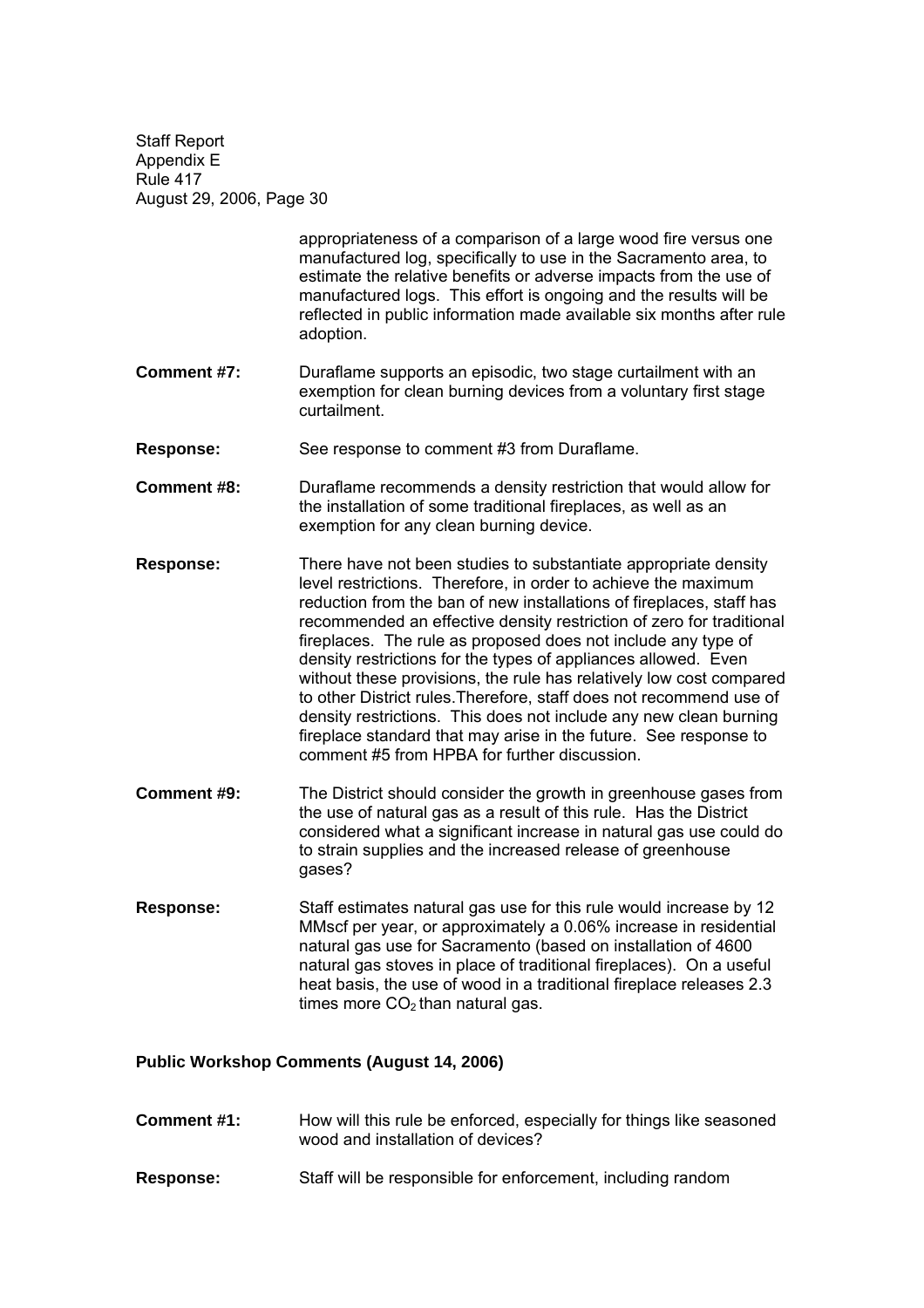inspections of new construction to ensure only compliant appliances are being installed. The seasoned wood provision will be enforced on a complaint basis. **Comment #2:** Who will be responsible for testing seasoned wood? **Response:** The District will be responsible for testing wood available at retailers and wholesalers to determine moisture content if it is deemed necessary. **Comment #3:** What if the wood gets wet? Especially since the majority of the wood is bought in the winter. **Response:** Any wood testing would be done on a representative sample, so the wettest piece of wood on the top of the pile would not be a good candidate for testing. Additionally, the entire piece is not likely to absorb water in one rain event. In the event of a continual rain event, enforcement would take the conditions into consideration. If all else fails, the wood could be sold as unseasoned, since this rule does not prohibit the sale of unseasoned wood. **Comment #4:** My neighbor burns pressure treated wood. Is this against regulation? What should I do? Response: Burning pressure treated wood would be a violation of section 304, if adopted. Depending on the exact material, such wood may also contain a federally listed hazardous material, which cannot be burned. You may direct a complaint to District enforcement staff, which will take appropriate action. **Comment #5:** Is your study for the City of Sacramento? How does wood particulate matter compare to diesel truck particulates and pollution generated in other areas? **Response:** The study in question (wintertime PM2.5 emission by source) represents information for the county of Sacramento. It shows that 44% of wintertime PM2.5 emissions are the result of woodsmoke. In comparison, motor vehicle emissions, of which diesel trucks are a subset, accounts for 6%. **Comment #6:** Are these figures yearly? Who did this study? **Response:** This information represents the average daily wintertime PM2.5 emissions. This information is based on emission inventory data, and may be found at the following website: Forecasted Emissions by Summary Category CCOS Domain Planning Projections (http://www.arb.ca.gov/app/emsinv/ccos/fcemssumcat\_cc212.php)

**Comment #7:** I don't remember the wood smoke levels being this high on the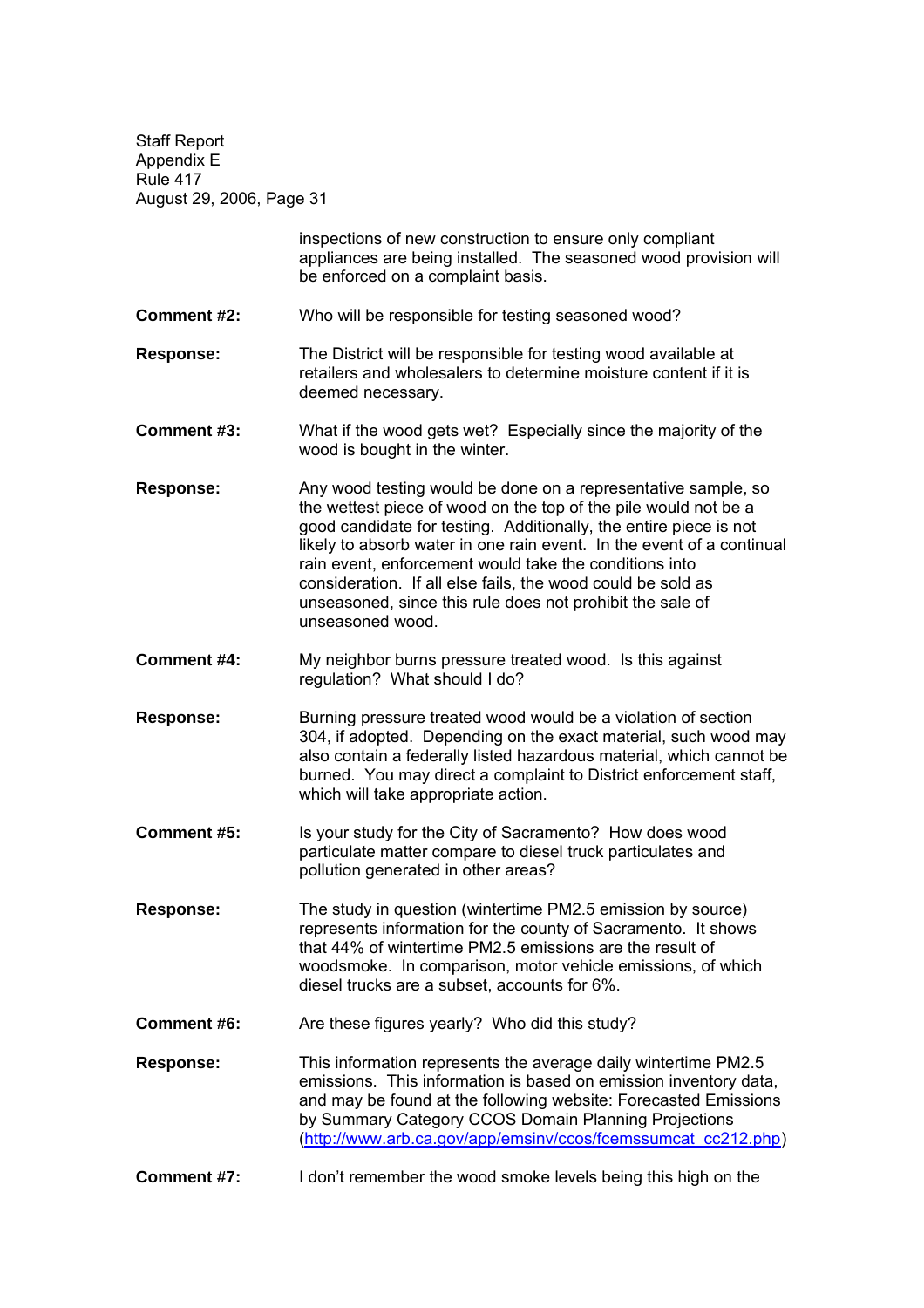ARB inventory.

**Response:** This information represents the average daily wintertime PM2.5 emissions. The commenter may have been looking at the annual average, which would have lower numbers.

**Comment #8:** Many tests, including ones from the EPA, show that Duraflame logs burn cleaner than firewood and their use should be encouraged. Duraflame supports regulation of wood smoke due to the high levels of PM in the winter. Public information is vital to wood smoke regulation. Episodic controls, such as mandatory/voluntary no burn days and public education have been shown to be the best way to achieve reductions. The order of this regulation against wood smoke is wrong. Prohibiting open fireplaces should come after public education and episodic controls. You should also specify that commercial logs are cleaner burning than regular firewood. We are eager to work with the district on the public education side of this regulation. We are disappointed that the promotion of commercial logs as a cleaner burning fuel is not included in the staff report. It has been show that commercial logs burn 2/3 cleaner than firewood.

**Response:** See responses to comments from Duraflame letter (8/14/06).

**Comment #9:** When will this program start?

- **Response:** The first provisions of the rule (advertising requirement, prohibition of garbage burning, prohibition of selling used, noncompliant appliances) would start upon adoption of the rule, scheduled for September 28, 2006. The distribution of educational material would be effective six months after adoptions, and the prohibition of installation of non-compliant appliances would be effective one year after adoption.
- **Comment #10:** Will there be variations of no-burn that you are recommending such as only burning seasoned wood or less amounts of wood?
- **Response:** The exact message for voluntary curtailment for Spare the Air is still being formulated. Staged curtailment with different levels of restrictions based on the Air Quality Index (AQI) is being examined as a possible message.
- **Comment #11:** Will these recommended no-burn days be based on individual testing locations? Will the recommended no burn days be based on meteorology or testing results?
- **Response:** The forecasting of the AQI is based on a mix of both meteorological and monitoring data. The monitoring sites are located throughout the Sacramento region, with 3 sites within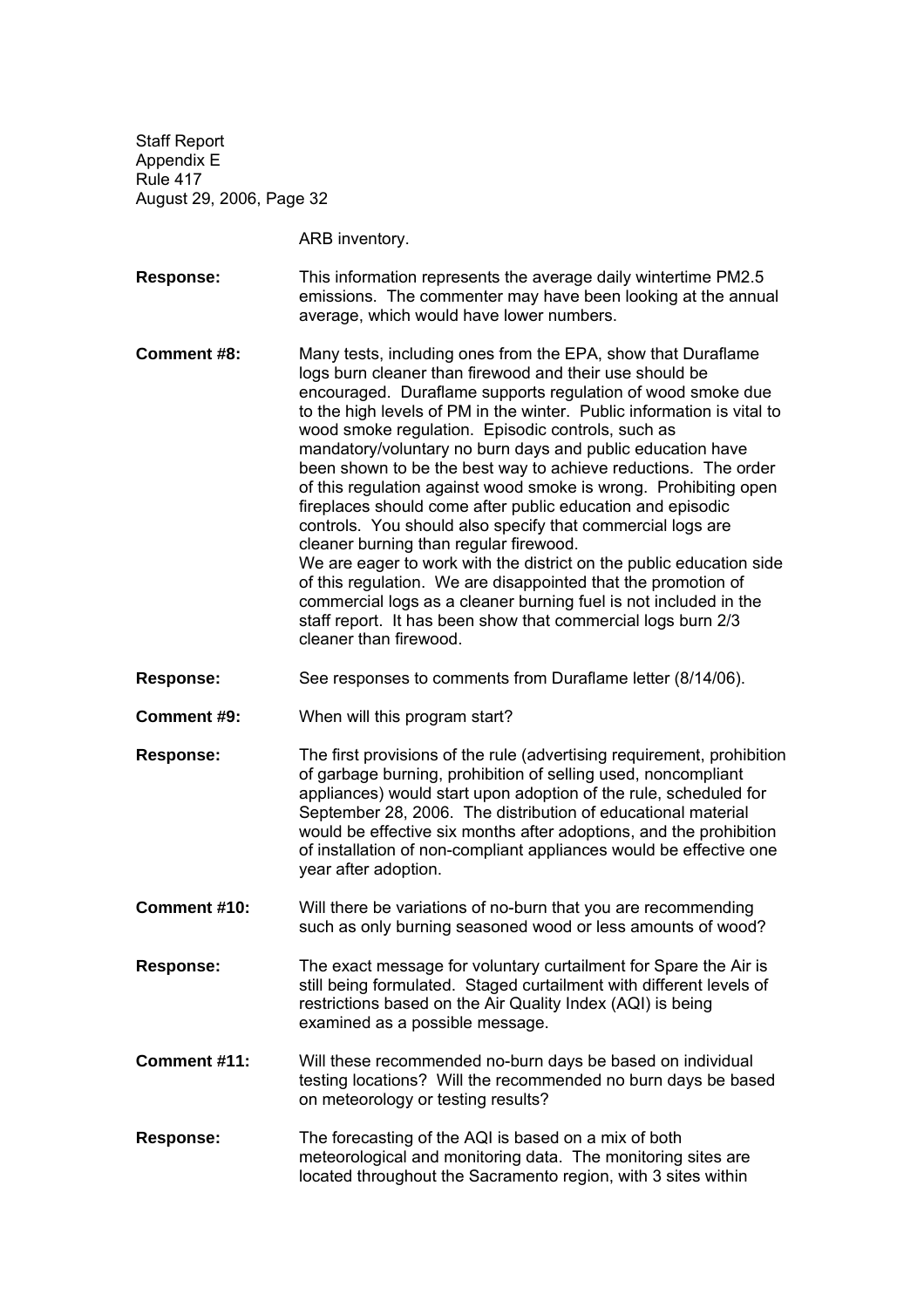Sacramento county.

- **Comment #12:** What is the web site address?
- **Response:** The Districts web site is www.airquality.org. Spare the Air information can be found at www.sparetheair.org.
- **Comment #13:** Will the state of the inversion layer affect the PM levels?

**Response:** Inversions layers are one factor that can affect PM levels.

**Comment #14:** I am a firewood dealer owning two locations in Sacramento County. I circulated a one page briefing about the proposed rule to other firewood dealers and potentially affected sources in the area. The main concern is that this rule will cause the "alarmists" to think that all wood burning has been banned. I will read from a letter that I have sent to the staff...[reads letter]...There are 25 million trees in the surrounding areas that can eventually be used as fuel. The media will take this rule and make it seem like wood burning has been banned. This will cause a freeze in the firewood sales and this abundant local fuel source will go unutilized. Because of this, our dependency on foreign fuels will increase, creating more problems. Our President has stated that our dependence on foreign fuels must be greatly reduced. My company has delivered 25 to 30 million cords of wood to the residents of this area. My customers put their wood under awnings of their house and out in the open. When it rains, the wood collects water from being in the open or from the roof runoff of the house. Because the wood I sell gets wet, this rule may accuse me of selling noncompliant wood. Only a small percentage of the people who buy wood store it properly. There should be a provision in this rule to allow for someone to choose to install an open fireplace if they keep their wood in a wood shed and only burn wood with 20% or less moisture. The real problem is not the fireplaces themselves, but the people burning wet wood. My wood, if stored properly, creates very little smoke as compared to wet wood. I have not heard anyone once promote the use of dry wood or the proper storage of firewood. You must educate the public on proper wood burning methods and you must state in the rule language and make it clear that wood burning is allowed so the media does not run away with it. **Response:** See responses to comments from NPC letter (8/11/06).

**Comment #15:** I have wood in my commercial wood yard but don't have a wood shed. I take the necessary efforts to keep the wood dry such as storing it on a pallet, but still the top layer of wood does get wet and it would not test compliant as seasoned wood.

**Response:** Any wood testing would be done on a representative sample, so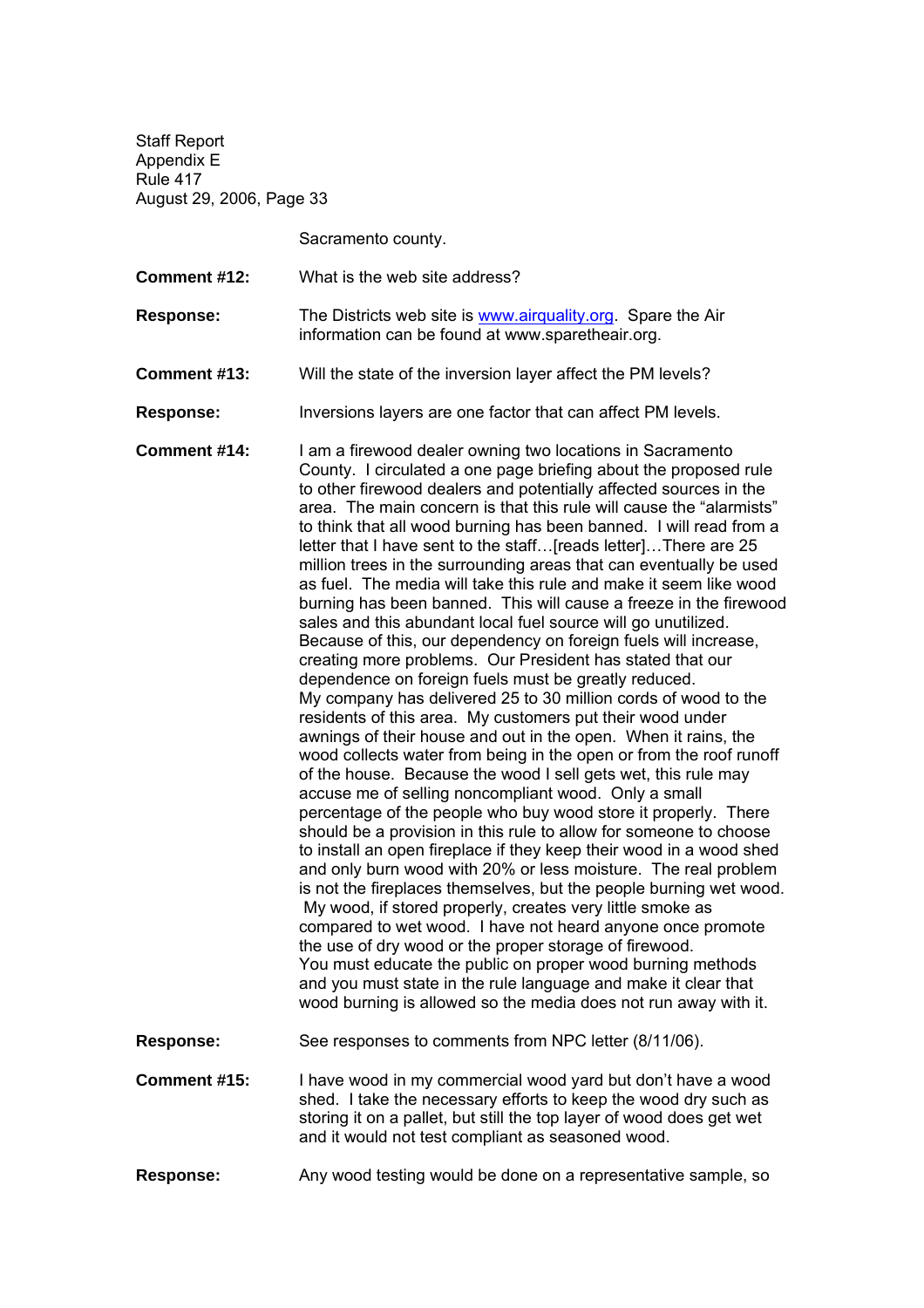> the wettest piece of wood on the top of the pile would not be a good candidate for testing. Additionally, the entire piece is not likely to absorb water in one rain event. In the event of a continual rain event, enforcement would take the conditions into consideration. If all else fails, the wood could be sold as unseasoned, since this rule does not prohibit the sale of unseasoned wood.

- **Comment #16:** I see no problem with an open fireplace as long as wood is dry and burned properly. Additionally, a fireplace insert is like a piece of iewelry, where people are very particular about the style, color, material, and overall look of the insert that they have. Because people are so particular about their wood burning inserts, it will encourage builders to install gas inserts. I think builders should be allowed to create a placeholder for an insert. That way the buyer can choose and install the insert that they want.
- **Response:** Emissions from open fireplaces are much greater than certified appliances. On an equivalent heat basis, the emissions can be as much as ten times greater. Therefore, the District is seeking to prevent the growth of this emissions source in favor of cleaner technology. There is nothing in the rule to prevent builders from offering any of the compliant wood burning appliance options (EPA Phase II Certified wood burning heaters, pellet stoves, or masonry heaters).
- **Comment #17:** Gas inserts will definitely be the most prevalent appliance installed in new development. Has the District considered the price of natural gas and the possibility of the cost increasing drastically in the future? Most builders will comply with the rule by installing gas inserts due to differences in price.
- **Response:** See response to written comment #9 from Duraflame. Cost estimates were base on fuel prices in early 2006. While market forces may cause prices to change, all available fuels are subject to change.
- **Comment #18:** It will also encourage the installation of pellet stoves. The pellets for these stoves are manufactured in Canada, which would increase our foreign fuel demand.
- **Response:** Pellet stoves are just one of the cleaner options available for burning wood.
- **Comment #19:** An open fireplace can be clean burning if the person is burning the right kind of fuel.
- **Response:** Emissions from open fireplaces are much greater than certified appliances. On an equivalent heat basis, the emissions can be as much as ten times greater. Therefore, the District is seeking to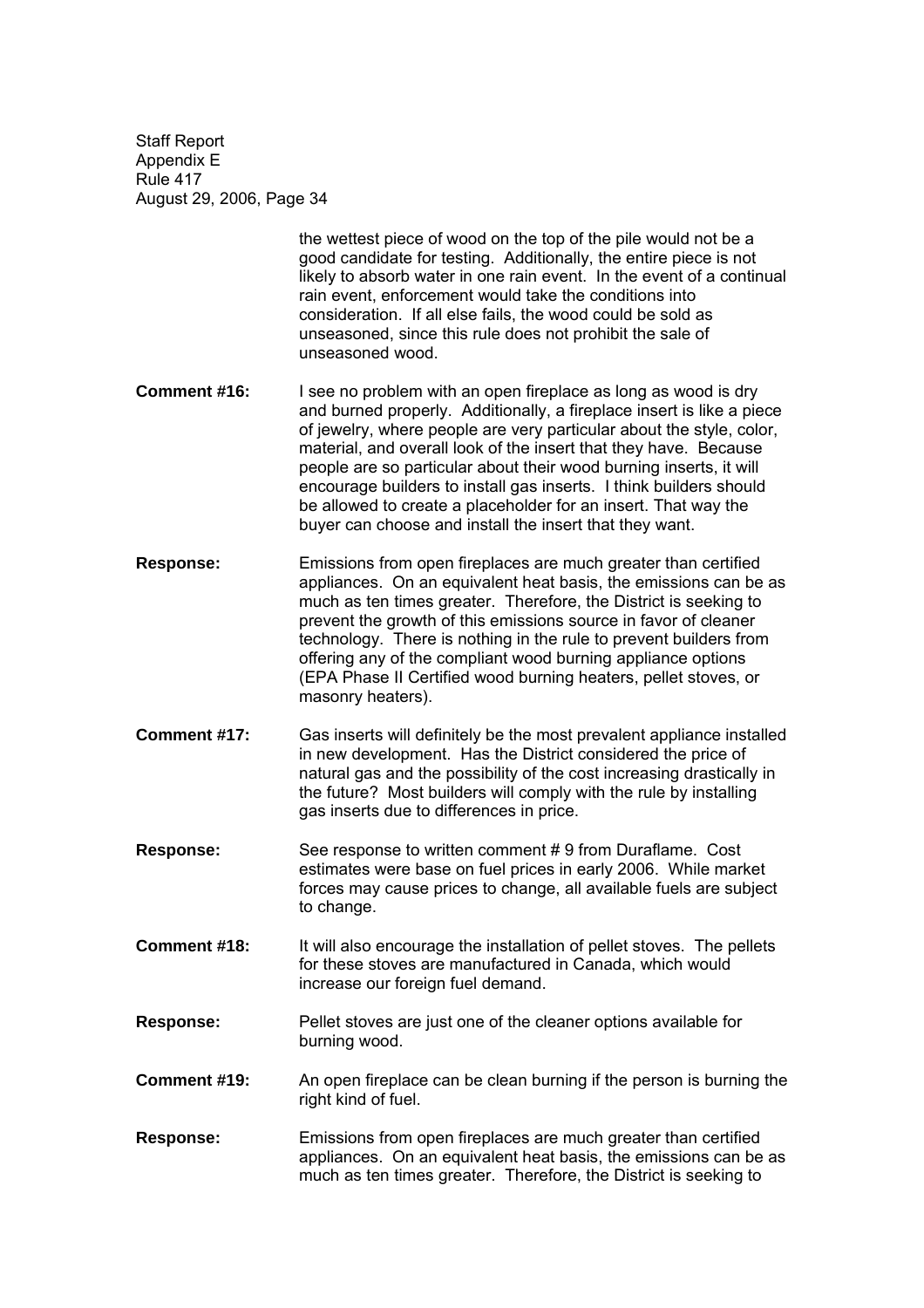> prevent the growth of this emissions source in favor of cleaner technology.

**Comment #20:** Will people be able to use pollution credits instead of complying with the rules?

**Response:** There is no option in this rule that allows for the exchange of emission credits for the installation of traditional fireplaces.

**Comment #21:** Firewood is recognized as the only fuel source that has a net zero  $CO<sub>2</sub>$  emission. Natural gas produces much more  $CO<sub>2</sub>$  than wood ever will.

**Response:** See response to written comment #9 from Duraflame.

**Comment #22:** How will the incentive program be implemented? How will you decide who will get the incentives? Is it based on need?

**Response:** A separate incentive program will target low income residents. For details of the incentive program, please refer to the District website (http://www.airquality.org/woodstove/index.shtml).

**Comment #23:** How much does a clean wood burning insert cost?

**Response:** A basic certified wood burning stove/insert starts at \$1500.

**Comment #24:** How will this voucher program offset the costs of an EPA certified wood burning insert? Chances are it won't even cover 50% of the cost. Additionally, you are starting this incentive program at the beginning of wood burning season when costs of inserts are high.

**Response:** The incentive will have multiple phases and is an ongoing program which will be adjusted as it develops. For details of the incentive program, please refer to the District website (http://www.airquality.org/woodstove/index.shtml).

**Comment #25:** I am glad you are making an effort to reduce wood smoke. I know when it is a cold winter day by the smell of wood smoke in the air. I very much support the actions of the district.

**Response:** Comment noted.

**Comment #26:** My main requests are that a preface is put into the rule that states that the rule is not a ban on wood burning and that some public education is done to show the effects of burning wet wood and how to store wood properly. Wood should be stored on pallets above ground or in a wood shed. Many people try wrapping wood in plastic to keep it dry but this method will cause mold and mushrooms to grow on the wood, which is harmful if burned.